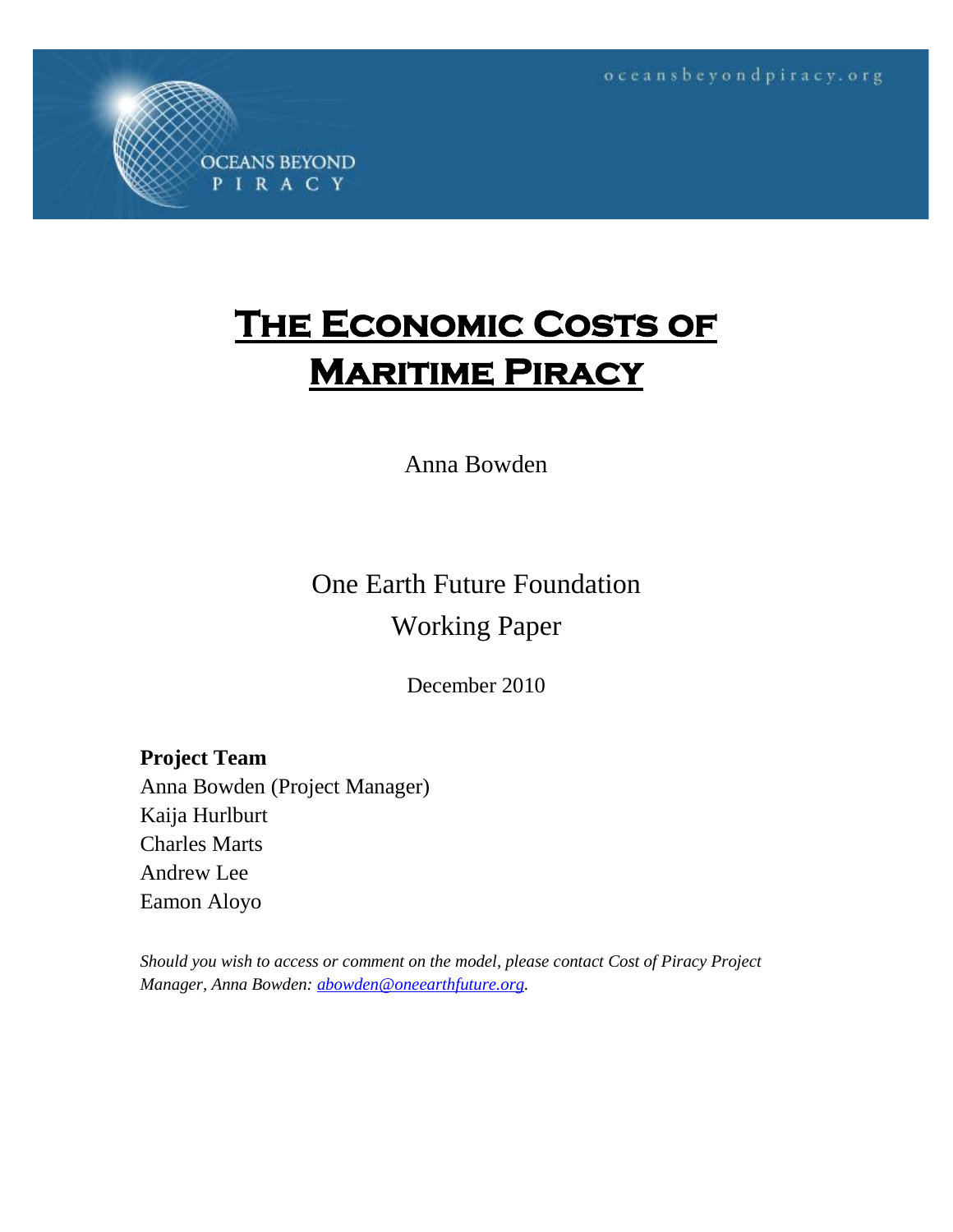#### **Acknowledgements**

Sincere appreciation goes to experts in the field who kindly devoted their time to reviewing our work, and contributing crucial insight:

- Peter Chalk, RAND Institute
- Peter Sand, BIMCO
- Professor Pierre Cariou, World Maritime University, Malmȍ, Sweden
- Dr. Adolf Ng, Hong Kong Polytechnic University
- Dr. Theo Notteboom, ITMMA, University of Antwerp, and Antwerp Maritime Academy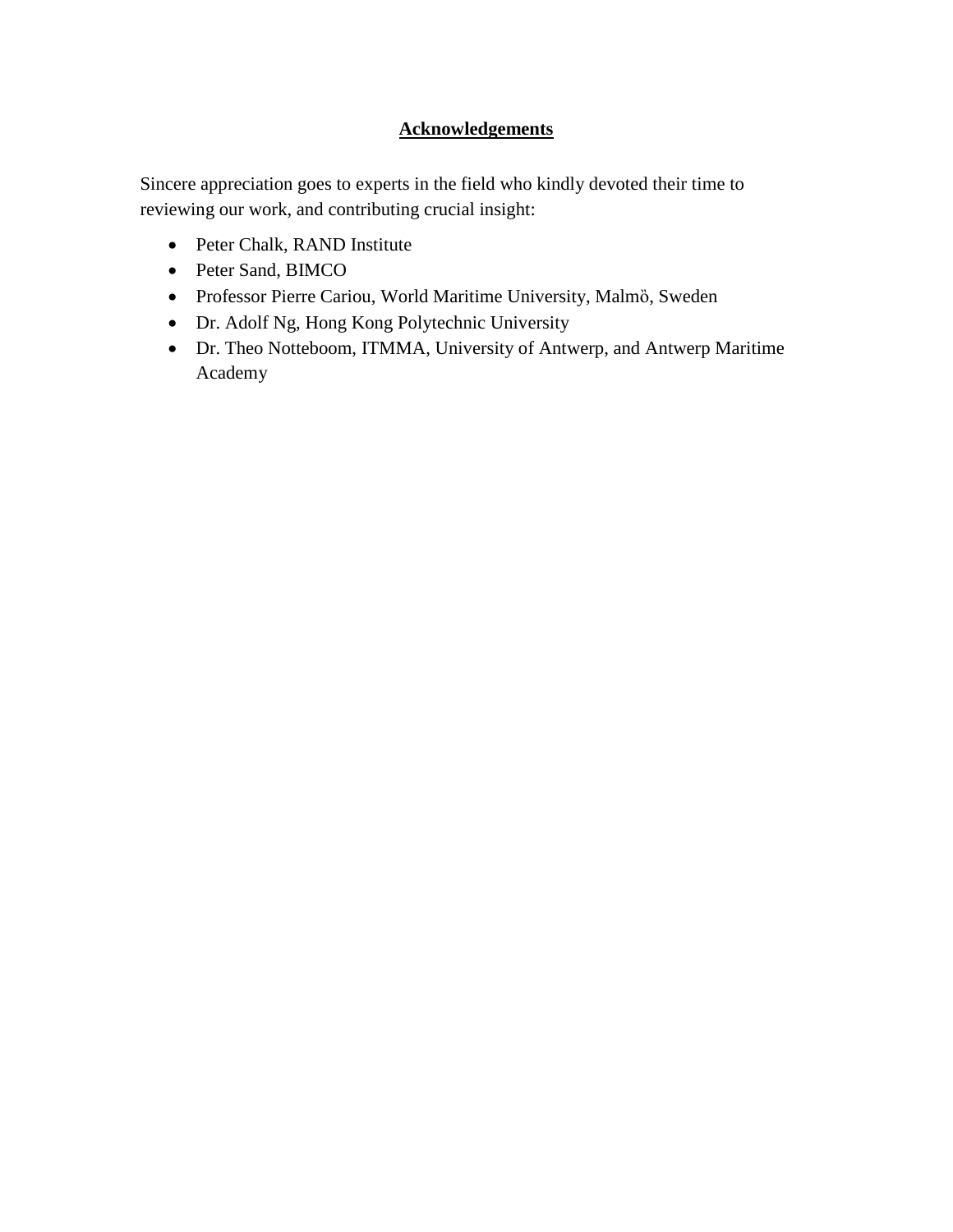### Executive Summary

 $\overline{a}$ 

At the end of 2010, around 500 seafarers from more than 18 countries are being held hostage by pirates.<sup>1</sup> Piracy clearly affects the world's largest trade transport industry, but how much is it costing the world? One Earth Future (OEF) Foundation has conducted a large-scale study to quantify the cost of piracy as part of its *Oceans Beyond Piracy* project. Based on our calculations, maritime piracy is costing the international economy between \$7 to \$12 billion, $<sup>2</sup>$  per year.</sup>

This report details the major calculations and conclusions made in the study. The project focuses on direct (first) order costs, but also includes some estimates of secondary (macroeconomic costs), where data is available. It concentrates on the supply-side costs to both industry and governments. The study set out to analyze the cost of piracy to the Horn of Africa, Nigeria and the Gulf of Guinea, and the Malacca Straits. The focus is inevitably on the costs of Somali piracy because this is the region where contemporary piracy is most highly concentrated and is the greatest source of current data and information.<sup>3</sup>

This project is designed to be a collaborative effort, and we welcome feedback and suggestions from stakeholders concerned with the issue of maritime piracy. We hope that it will be a useful tool for analysts and policy makers working towards solutions to piracy.

<sup>1</sup> Countries include: Bangladesh, China, Ghana, Greece, India, Indonesia, Kenya, Korea, Myanmar,

Pakistan, the Philippines, Sri Lanka, Sudan, Ukraine, United Kingdom, Turkey, Yemen, and Vietnam.

 $<sup>2</sup>$  Unless otherwise indicated, all dollar costs throughout this paper are in United States (US) dollars.</sup>

<sup>&</sup>lt;sup>3</sup> In 2010, 44 successful ship hijackings out of a global total of 48, were conducted by Somali pirates.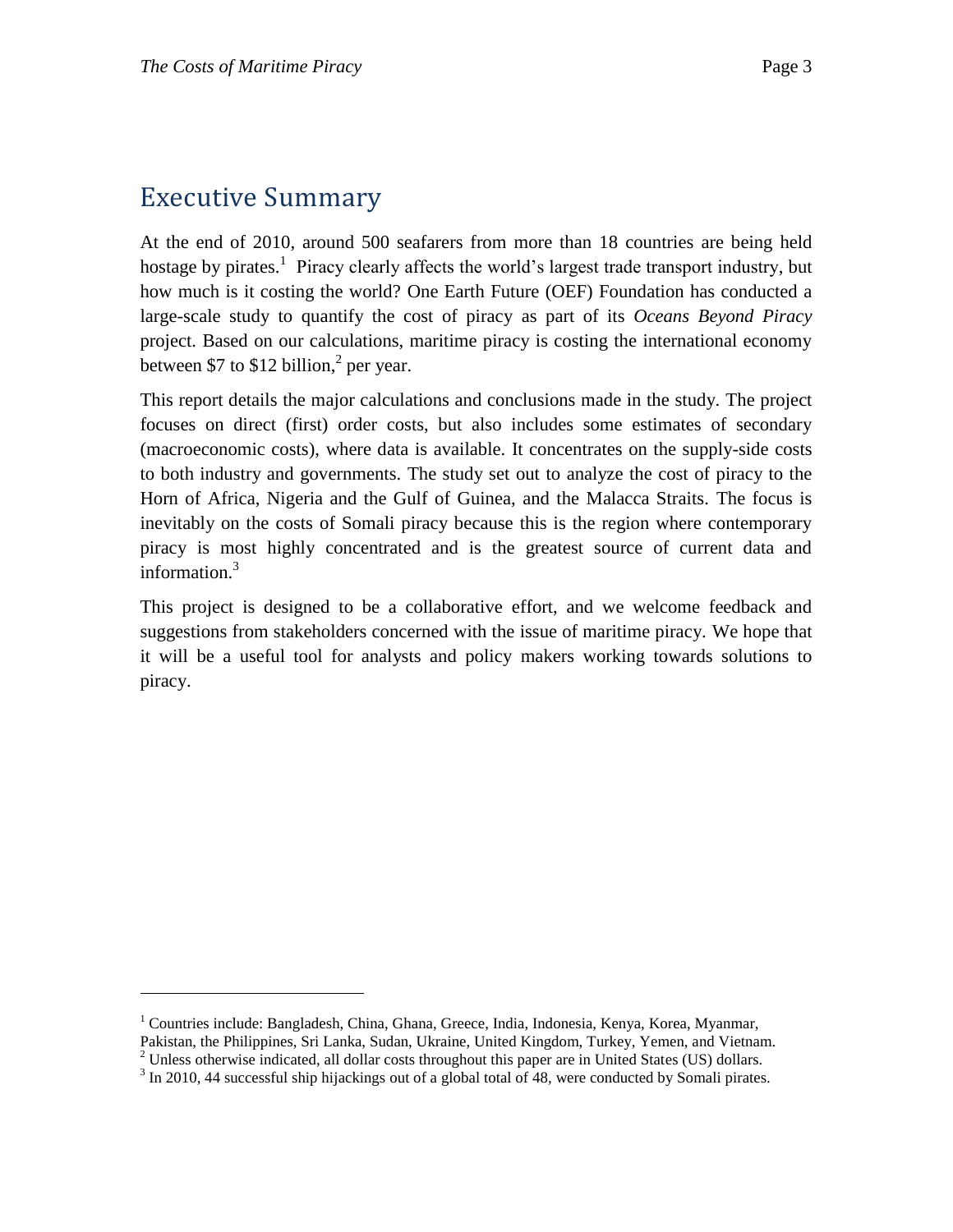### Contents

| a)                |  |
|-------------------|--|
|                   |  |
| a)                |  |
| b)                |  |
| c)                |  |
| $\left( d\right)$ |  |
| $\left( e\right)$ |  |
| f)                |  |
| g)                |  |
|                   |  |
| a)                |  |
| (b)               |  |
| c)                |  |
|                   |  |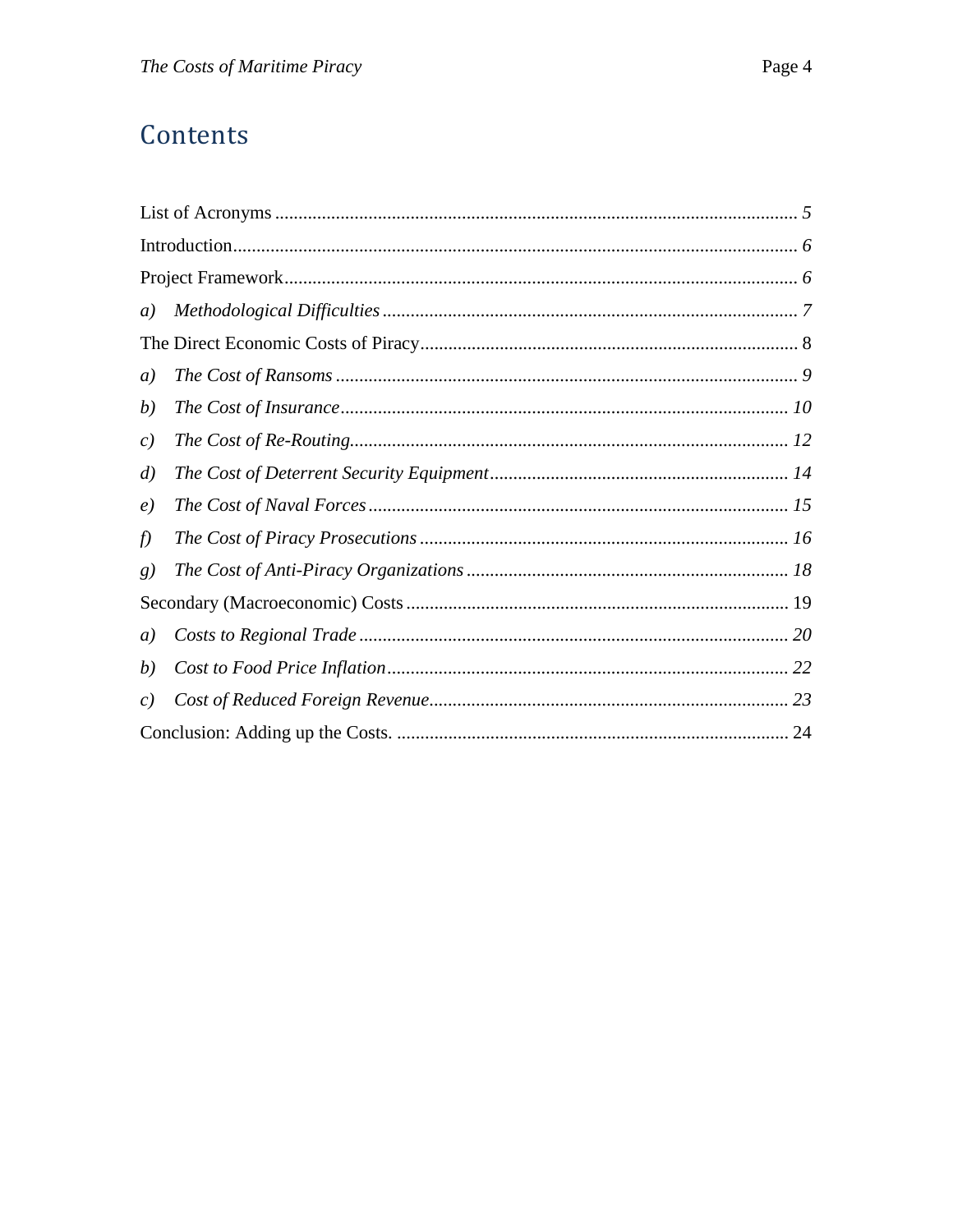# <span id="page-4-0"></span>List of Acronyms

| <b>DWT</b>  | Dead Weight Tonnage                  |
|-------------|--------------------------------------|
| <b>IMB</b>  | <b>International Maritime Bureau</b> |
| <b>TEU</b>  | <b>Twenty-Foot Equivalent Units</b>  |
| <b>VLCC</b> | Very Large Crude Carrier             |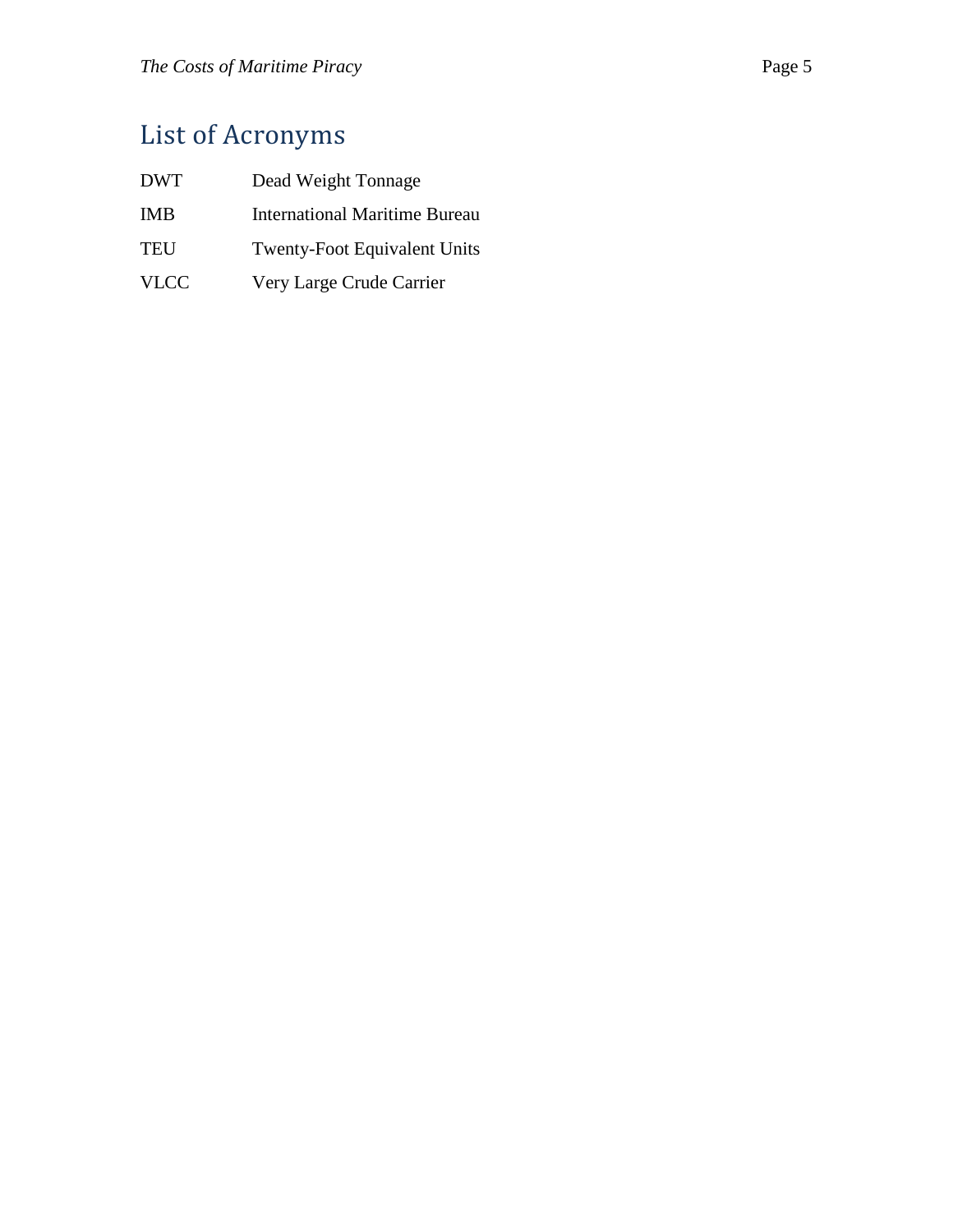### <span id="page-5-0"></span>Introduction

Approximately 80% of world trade currently travels by sea, representing around 93,000 merchant vessels, 1.25 million seafarers, and almost six billion tons of cargo. Since the end of the Second World War, seaborne trade has doubled every decade.<sup>4</sup> In recent years, the international community has witnessed one of the world's oldest crimes against this trade—piracy—re-emerge and flourish.

Yet we still do not have a clear sense of the cost of maritime piracy. This paper attempts to add to discussions held between industry representatives and academics alike, over the global cost of piracy. Although it focuses on economic costs, there are also tremendous human costs associated with this crime. Over the past five years (2006-2010) there have been around 1,600 acts of piracy which have caused immeasurable harm to the world's seafarers, including the deaths of over 54 individuals.<sup>5</sup>

The following paper addresses:

1) The project's framework and background, including some of the complex methodological difficulties we faced in conducting a study of this nature.

2) The direct financial costs of piracy, such as: ransoms, insurance premiums, the costs of re-routing to avoid piracy regions, deterrent security equipment, naval forces, piracy prosecutions, and anti-piracy organizations.

3) The secondary (macroeconomic) costs of piracy, such as: effects on regional trade, fishing and oil industries, food price inflation, and reduced foreign revenue.

4) A concluding section aggregates these global costs of piracy.

### <span id="page-5-1"></span>Project Framework

 $\overline{a}$ 

Some good efforts have been made to assess the global cost of maritime piracy. Most notably, the RAND Institute's Peter Chalk, as well as the International Maritime Bureau

<sup>&</sup>lt;sup>4</sup> Rosenberg, David, "The Political Economy of Piracy in the South China Sea", in Elleman, B.A, A. Forbes, D. Rosenberg eds. *Piracy and Maritime Crime,* Naval War College Newport Papers (Newport: Naval War College Press)

<sup>&</sup>lt;sup>5</sup> All figures from International Maritime Bureau Piracy Reporting Centre annual reports. See: http://www.icc-ccs.org/home/piracy-reporting-centre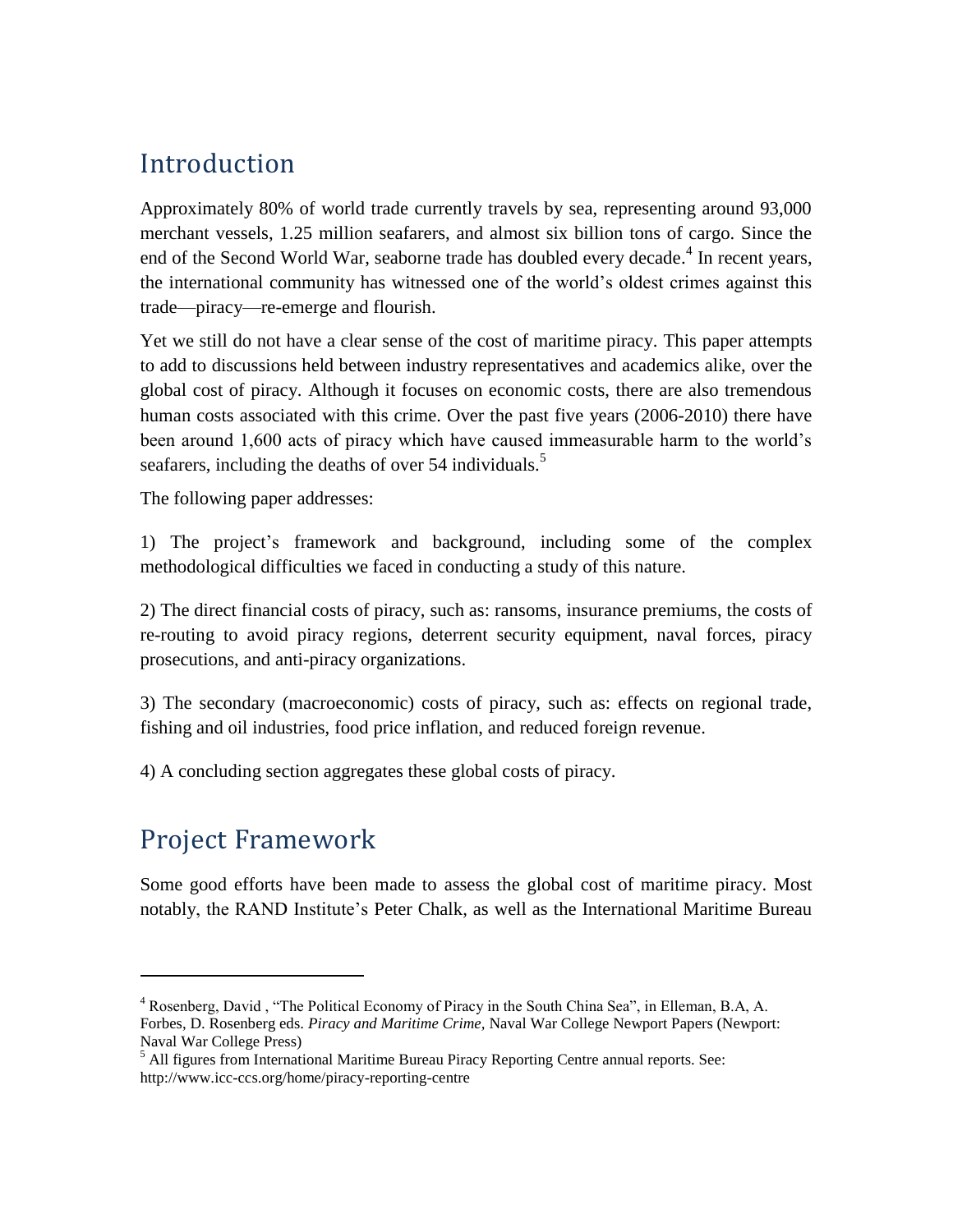(IMB), has estimated that piracy costs between \$1 and \$16 billion per year. $6$  These studies note the complex difficulties faced in calculating the cost of piracy, and most have been primarily focused on addressing first-order costs (such as the cost of ransoms, security deterrence equipment, and the presence of international navies). They have generally not looked at the knock-on secondary costs of piracy, such as affects on foreign investment in regional nations, or how piracy affects commodity price inflation.

#### <span id="page-6-0"></span>*a) Methodological Difficulties*

The cost of piracy is notoriously difficult to calculate. A recent actuarial  $GIRO^7$  study on the same topic concluded, "*the challenge to the actuaries involved in pricing maritime insurance products is considerable…information about the attacks issued by shipping owners is often vague. Understandably, shipping owners don't wish to encourage further* acts of piracy, but without knowing the full details we cannot come up with the true *cost."<sup>8</sup>*

There are also strong disagreements between different industry and government representatives over the costs of piracy. One study shows some of the key contentions between different representatives. It relays how a shipping investment specialist in New York says: "It's no big deal - insurance covers it." A maritime lawyer claims: "It's putting a lot of pressure on costs at a time when the market is still quite depressed from where it was 18 months ago. Either you pass on those costs or it drops to the bottom line." While an industry consultant asserts: "The insurance industry hasn't completely got its hands around it." Finally, Per Gullestrup, CEO of the Danish Clipper Group who had a ship captured in 2008, states: "This whole thing is costing the industry billions."<sup>9</sup>

Some of the toughest challenges that we faced in calculating the cost of piracy were:

1. Data limitations: This study has faced difficult challenges in locating and assembling data on the costs of piracy. The project analyzed around 350 articles and papers on piracy and the shipping industry, but unfortunately there is still data missing. We have used proxies, averages, and estimations in some areas in order to fill some of these gaps. We welcome any data sources, suggestions, or information that academics, industry representatives, or others might have.

<sup>6</sup> Chalk, Peter, *The Maritime Dimension of International Security: Terrorism, Piracy and Challenges for the United States*, The RAND Institute, 2008. See also Maritime Security Market's study, estimating costs to be around \$15.4 billion in 2010: The Maritime Security Market 2010-2020: *Piracy, Shipping & Seaports*, April 2010

<sup>7</sup> General Insurance Research Organising (Committee)

<sup>8</sup> GIRO: Sanders, David et al, *Marine Piracy*, The Actuarial Profession, 11 October 2010

<sup>&</sup>lt;sup>9</sup> Eden, Scott, "The Pirates' Toll: Insurance and Razor Wire", *TheStreet.com*, 17 March 2010, <http://www.thestreet.com/story/10704568/1/the-pirates-toll-insurance-and-razor-wire.html?kval=dontmiss>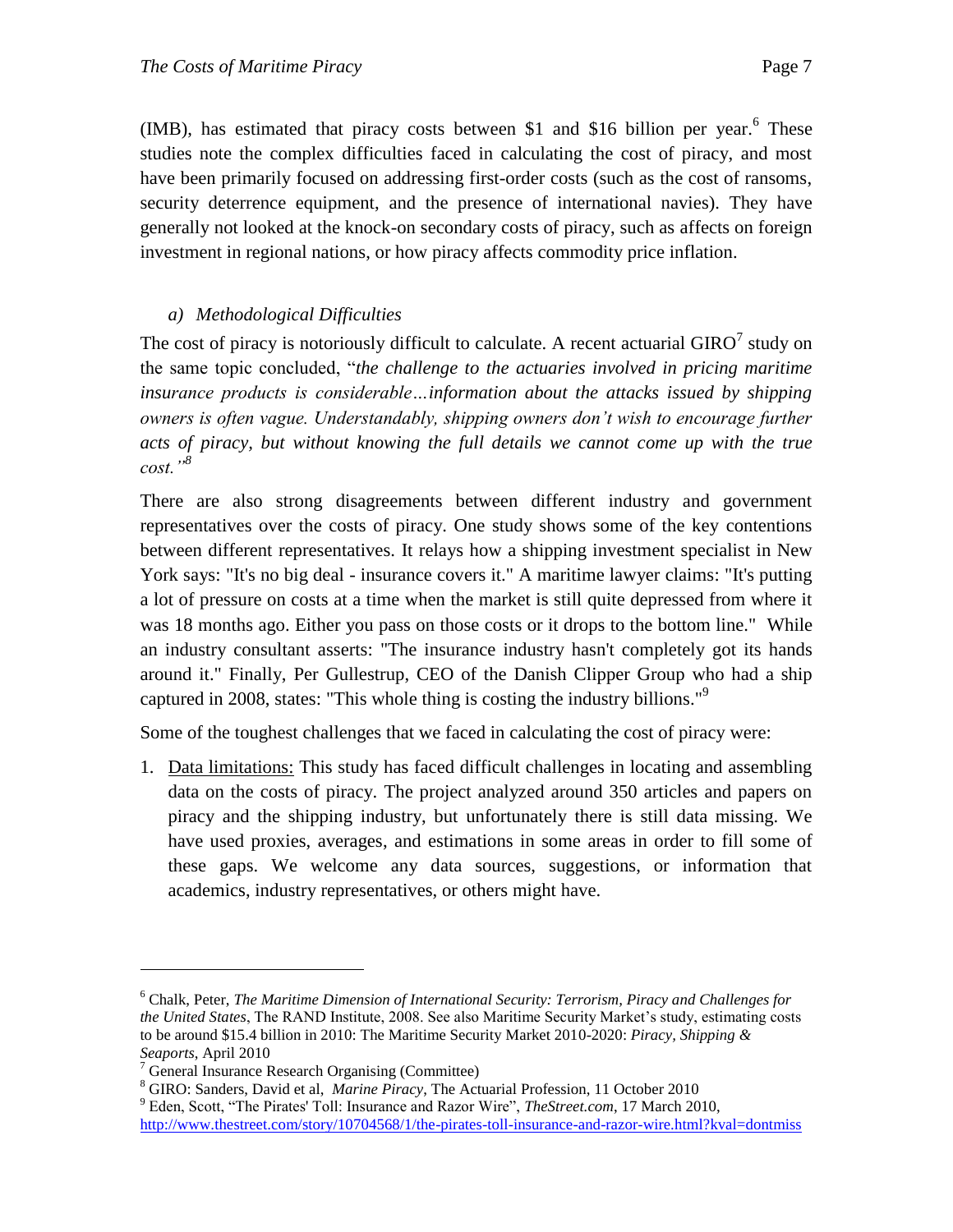- 2. Imperfect reporting on piracy: The IMB is generally accepted as the primary source of information on piracy in the world. However, the IMB is restrained by the volume of piracy attacks it is permitted to report and document. Noel Choong, head of the IMB's Piracy Reporting Centre, reckons that about half of all pirate attacks go unreported: "In some cases the ship's owners dissuade the captain from reporting an attack….They don't want bad publicity or the ship to be delayed by an investigation."<sup>10</sup> Others have suggested that "[o]nly an estimated 30-40 percent of pirate attacks on commercial ships are reported.<sup> $11$ </sup> Piracy is downplayed by both governments and industry for both political and commercial reasons.
- 3. Disaggregating effects from general financial/political instability: As is mentioned in different sections throughout this paper, it is incredibly difficult to disaggregate the effects of piracy on macroeconomic variables such as reductions in foreign direct investment (FDI), tourism, or commodity price inflation. Since piracy often surfaces in poor, developing, or failed states which are prone to political instability, we are forced to speculate over what impact piracy independently has. The current global economic recession is another complicating factor. How can we determine whether changes in shipping behavior is related to piracy, or an overall deflation of the industry?<sup>12</sup>

The following cost estimations are therefore produced as accurately as possible, bearing these methodological difficulties in mind. We broadly divide the costs into direct costs, and secondary (macroeconomic) costs.

### <span id="page-7-0"></span>The Direct Economic Costs of Piracy

 $\overline{a}$ 

The following section addresses the main direct costs of piracy, including: the cost of ransoms, piracy insurance premiums, deterrent equipment, re-routing vessels away from piracy risk zones, naval deployments in piracy hot zones, piracy prosecutions, and organization budgets dedicated to reducing piracy.

<sup>&</sup>lt;sup>10</sup> Gwin, Peter, "Dangerous Straits", *National Geographic*, 1 October 2007. The UK government also guesses that piracy attacks occur about 25% more than official estimates. See, House of Commons, "House of Commons: Select Committee on Transport Eighth Report: Conclusions and recommendations", 6 July 2006, [http://www.publications.parliament.uk/pa/cm200506/cmselect/cmtran/1026/102615.htm.](http://www.publications.parliament.uk/pa/cm200506/cmselect/cmtran/1026/102615.htm)

<sup>&</sup>lt;sup>11</sup> Koburger, Charles W Jnr. (2010), "Selamat Datang, Kapitan", Piracy and Maritime Crime, Naval War College Newport Papers, Elleman, B.A, A. Forbes, D. Rosenberg eds. Newport, Naval War College Press, p75.

 $12$  For instance, in 2010, the Baltic Dry Index declined for 24 consecutive days, its longest streak since August 2005. The reduction was primarily blamed on falling demand from China for commodities such as coal and iron ore. See: The Economist, "Baltic dries up", *The Economist*, 15 July 2010. A study conducted by the Congressional Research Service also states that hire rates for dry bulk carriers dropped over 90% in late 2008, partly because of the poor economic environment. See: Ploch et al, "Piracy off the Horn of Africa‖, Congressional Research Service, April 19, 2010.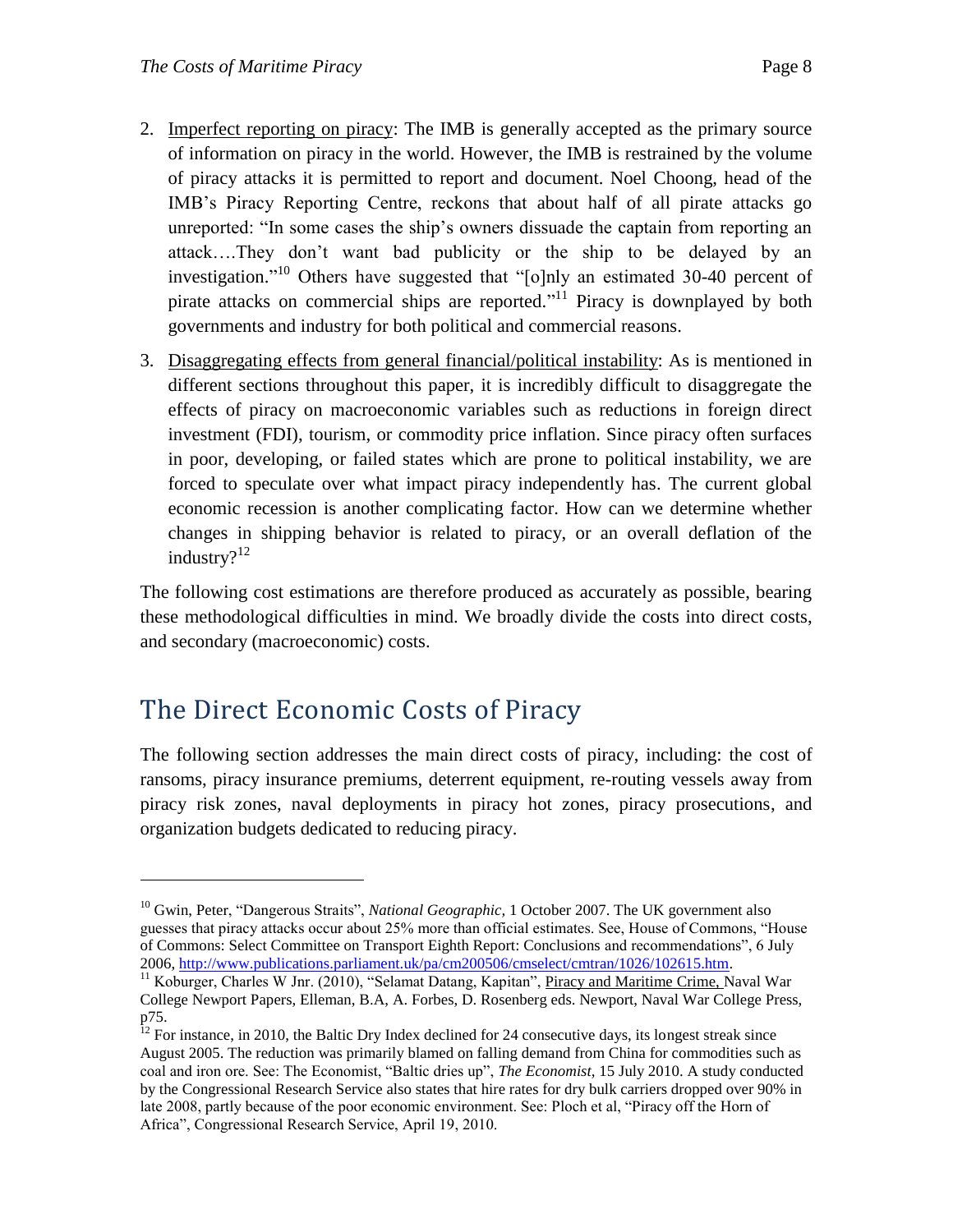#### *a) The Cost of Ransoms*

<span id="page-8-0"></span>One of the most spectacular increases in the costs of piracy in recent years has been the increasing price of ransoms paid to release hijacked ships. Ransoms are generally sought by Somali pirates. Pirates in other regions have more often stolen the vessel or cargo, rather than ransoming the value of the seafarer's lives and their ship.

In November 2010, the highest ransom on record, \$9.5 million, was paid to Somali pirates to release the *Samho Dream*, a South Korean oil tanker. <sup>13</sup> Indeed, 2010 set a remarkable record for the cost of ransoms, with the year kicking off to a \$7 million ransom paid in January to release the Greek supertanker *MV Maran Centaurus*, which had been carrying \$162 million of crude oil from Saudi Arabia to the United States.<sup>14</sup> The ransom demonstrated the exponential increase in the price of ransoms in recent years. In 2005, ransoms averaged around  $$150,000^{15}$ . By 2009, the average ransom was around \$3.4 million. In 2010, ransoms are predicted to average around \$5.4 million.<sup>16</sup>

Problematically, increasing ransom payments appear to be lengthening negotiations, and therefore the duration seafarers are held hostage. The average length of negotiations has more than doubled over the past year as pirates seek, and receive, larger ransom payments. Ships were held for an average of 106 days between April and June of 2010, up from just 55 days in 2009, and the last four ships released in November 2010 were held for an average of 150 days.<sup>17</sup> Seafarers now face the likelihood of three to four months of captivity.

The total cost of ransom is estimated to be around double the value actually paid to pirates. The total cost is duplicated by a number of factors, such as: the cost of negotiations, psychological trauma counseling, repair to ship damage caused while it is held captive, and the physical delivery of the ransom money, often done by helicopter or

 $\overline{a}$ 

<sup>16</sup> GIRO: Sanders, David et al, *Marine Piracy*. Note, some analyses estimate the average ransom in 2010 to be around \$4 million, however these were studies were conducted before the large payouts towards the end of the year (such as the *Samho Dream*), were made. See: Bandel, Carolyn and Kevin Crowley, "Somali Pirate Attacks Sink Premiums as Insurers Leap Aboard", *Bloomberg*, 2 August 2010,

[http://www.bloomberg.com/news/2010-08-02/somali-piracy-attacks-surge-premiums-sink-as-more](http://www.bloomberg.com/news/2010-08-02/somali-piracy-attacks-surge-premiums-sink-as-more-insurers-leap-aboard.html)[insurers-leap-aboard.html;](http://www.bloomberg.com/news/2010-08-02/somali-piracy-attacks-surge-premiums-sink-as-more-insurers-leap-aboard.html) Chalk, Peter, "An Old Scourge Needs a Modern Solution", *New York Times*, 3 September 2010; Milmo, Cahal, "Insurance firms plan private navy to take on Somali pirates", *The Independent*, 28 September 2010

<sup>&</sup>lt;sup>13</sup> BBC News, "Somali pirates receive record ransom for ships' release", 6 November 2010, [http://www.bbc.co.uk/news/world-africa-11704306.](http://www.bbc.co.uk/news/world-africa-11704306) Note that in August 2010, a Saudi insurance company

was rumored to be set to pay \$20 million in ransom for the release of 14 crew and the Al-Nisr Al-Saudi ship. See Google News, "Saudi insurer 'to pay pirates \$20mln ransom", 2 August 2010,

<http://www.google.com/hostednews/afp/article/ALeqM5hhBIG7tEe6oLmMu11br3FEQaKgMw> <sup>14</sup> Baldauf, Scott, "Somali pirates fight over record ransom", *Christian Science Monitor*, 18 January 2010; Kraska, James "Freakonomics of Maritime Piracy", Brown Journal of World Affairs, Spring/Summer 2010,

Vol .16(2)

<sup>&</sup>lt;sup>15</sup> Payne, John C., "Piracy Today: Fighting Villainy on the High Seas", *Wall St Journal*, 8 April 2010

<sup>&</sup>lt;sup>17 17</sup> "Pirate Hostages Held Twice as Long as in 2009," NPR, November 18, 2010. Online at: <http://www.npr.org/templates/story/story.php?storyId=129752448&ft=1&f=>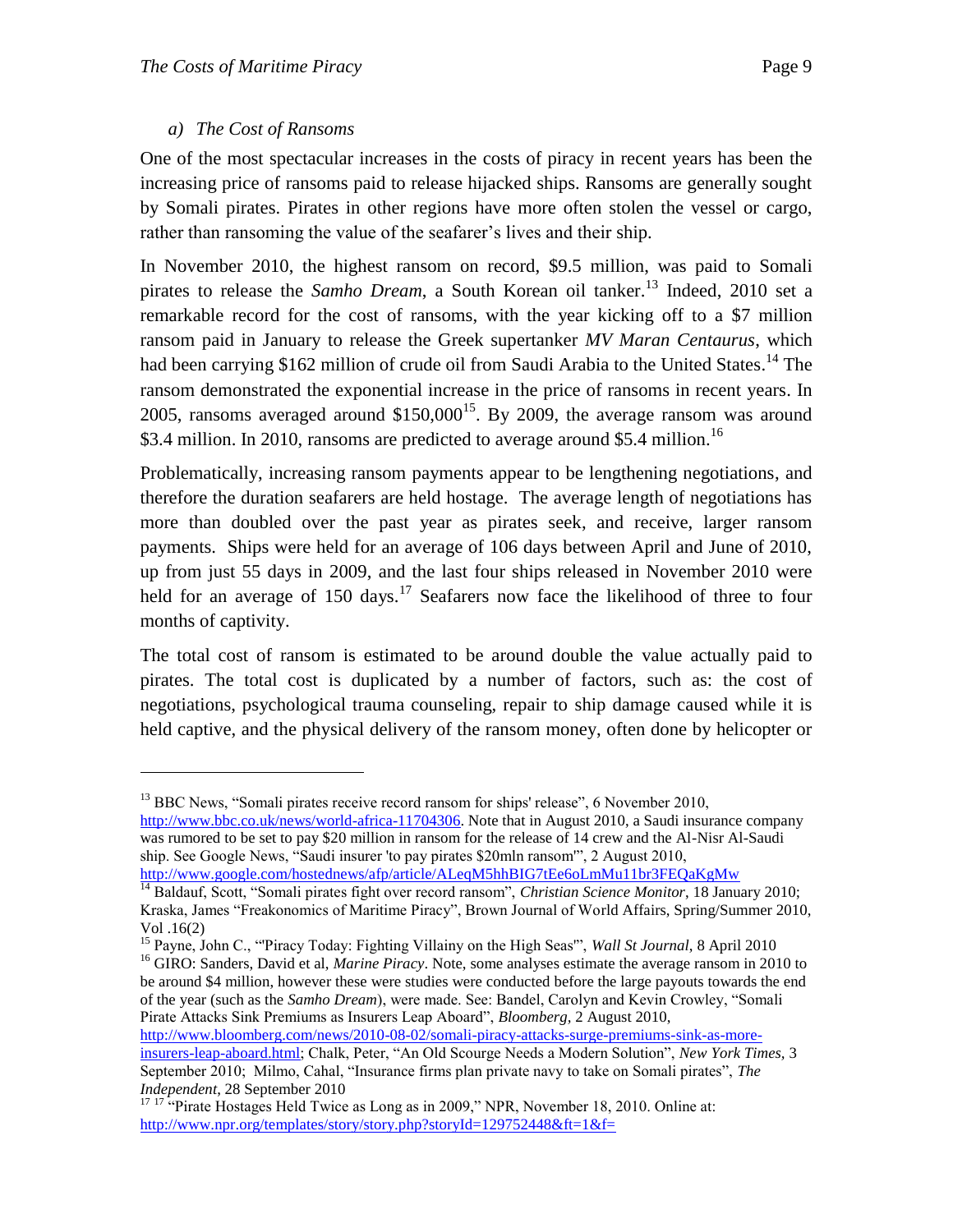private plane.<sup>18</sup> Finally, large costs result from ships being held and out of service. For instance, it costs around \$3 million for a cargo ship to be held for two months at a charter hire rate of \$50,000 per day.<sup>19</sup>

|      | <b>Total Number of</b><br><b>Average Ransom</b> |                              | <b>Total Cost of</b> |
|------|-------------------------------------------------|------------------------------|----------------------|
|      |                                                 | <b>Successful Hijackings</b> | <b>Ransoms</b>       |
| 2009 | \$3.4 million                                   | 52                           | \$177 million        |
| 2010 | \$5.4 million                                   |                              | \$238 million        |
|      | Cost of Ransoms 2009 and 2010                   |                              | \$415 million        |

Table 2: Cost of Somali Piracy Ransoms 2009 and 2010

By doubling the cost above for the estimated cost of ransoms for 2009 and 2010 (\$415 million) to incorporate excess costs such as negotiation and delivery fees, we approximate that over the past two years, around \$830 million has been spent on ransoms. $20$ 

#### <span id="page-9-0"></span>*b) The Cost of Insurance*

In reaction to the growing threat and cost of ransoms, the maritime insurance industry has responded by increasing its shipping rates and premiums, especially in designated highrisk piracy zones. Shipping insurance comes in four main types: war risk, kidnap and ransom, cargo, and hull insurance.

a) War Risk: War Risk insurance is an excess charge for a vessel transiting a 'war risk area'. The Gulf of Aden was classified as a war risk area by Lloyds Market Association (LMA) Joint War Committee in May 2008. Since this date, the cost of war risk premiums have increased 300 fold,<sup>21</sup> from \$500 per ship, per voyage; to up to \$150,000 per ship, per voyage, in  $2010<sup>22</sup>$  Other regions affected by piracy have

[http://news.bbc.co.uk/2/hi/africa/7871510.stm;](http://news.bbc.co.uk/2/hi/africa/7871510.stm) Bandel and Crowley, "Somali Pirate Attacks Sink Premiums as Insurers Leap Aboard"; Aon One, "Danger at Sea", 31 March 2010,

[http://one.aon.com/danger-sea;](http://one.aon.com/danger-sea) GIRO *Marine Piracy;* Percy, Sarah and Anja Shortland, *The Business of Piracy in Somalia*, DIW Berlin Discussion Papers 1033

 $18$  BBC News, "Somali pirates 'free arms ship", 5 February 2009,

<sup>&</sup>lt;sup>19</sup> Kraska, "Freakonomics of Maritime Piracy"

<sup>&</sup>lt;sup>20</sup> Note that in the cost of piracy model, we only incorporate the *excess* cost of ransoms into the total global cost of piracy, since the actual ransom value paid to pirates is generally covered by insurance, and is therefore already accounted for in the costs of insurance premiums below.

<sup>&</sup>lt;sup>21</sup> According to insurance broker Marsh & McLennan, the cost actually increased by 1,900% between January and June 2009, and shipping firms that were paying 0.05% of the value of their cargo in insurance, are now paying up to 0.1%. See Maritime London, "Piracy: a tax for shipping?", 26 June 2009, [http://www.maritimelondon.com/london\\_matters29june09.htm#1](http://www.maritimelondon.com/london_matters29june09.htm#1)

 $^{22}$  UNODC (United Nations Office of Drugs and Crime), The Globalization of Crime: A Transnational Organized Crime Threat Assessment, 2010, p198; MARAD (US Department of Transportation),

<sup>―</sup>Economic Impact of Piracy in the Gulf of Aden on Global Trade‖, November 2008; Gwin, Peter, ―Dangerous Straits‖, *National Geographic,* 1 October 2007.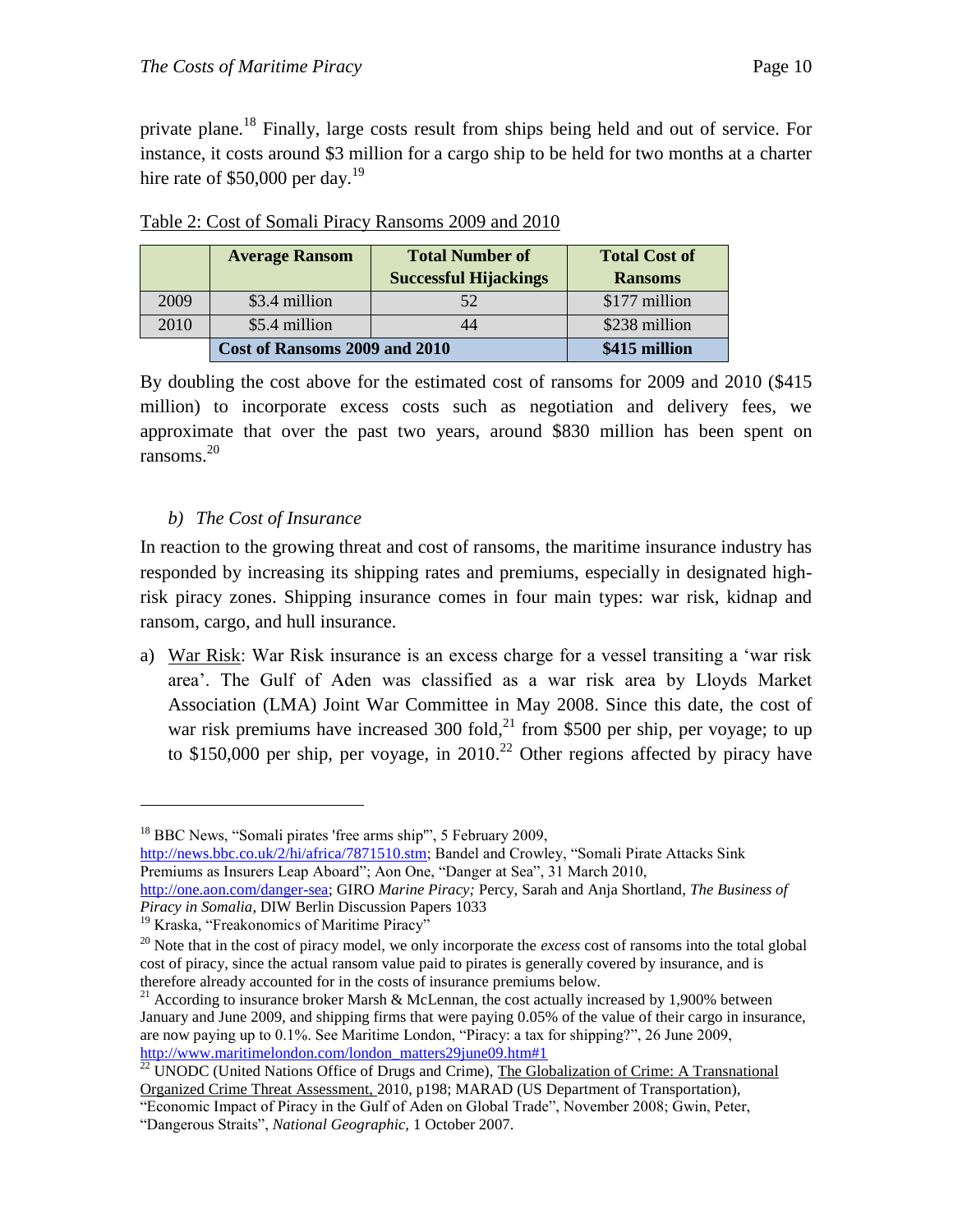also been classified as war risk zones in the past, such as the Malacca Strait between 2005 and 2006.

- b) Kidnap and Ransom (K&R): Generally K&R insurance covers the crew against ransom demands, but not the vessel or cargo. However, some marine insurance policies have recently expanded to include both crew and property. Insurance giant Munich Re., estimates that K&R premiums increased tenfold between 2008 and 2009. 23
- c) Cargo: Cargo insurance covers goods transported by a vessel. The excess premium on cargo transiting piracy regions is estimated to have increased by between \$25 and \$100 per container in the past few years. $24$
- d) Hull: Hull insurance covers physical damage to the ship, including harm from heavy seas, collision, sinking, capsizing, grounding, fire or piracy. It estimated that piracy has doubled the cost of hull insurance.<sup>25</sup>

In calculating the global costs of maritime piracy, we take the largest insurance premiums related to piracy (war risk and  $K\&R$ ) and multiply these rates by 90% of the total ship traffic transiting the high risk region of the Gulf of Aden (around 30,000 ships). We deduct 10% of ship traffic under the assumption that this proportion of ships opts to reroute around the Cape of Good Hope, and is therefore not liable for insurance premiums in the war risk region. (See further explanation in the section below on re-routing ships). This gives us a figure for the total amount payable for war risk insurance and K&R insurance *if* all ships purchased this insurance. Under the assumption that not all ships purchase insurance premiums, we then work out a lower bound estimate of 10%, and a higher bound estimate of 70% of ships purchasing insurance.<sup>26</sup>

 $\overline{a}$ 

<sup>24</sup> See: Emmanuel, "Time to Join the Fight Against Maritime Piracy", *International Political Economy Zone,* 23 September 2010, [http://ipezone.blogspot.com/2010/09/its-time-to-join-fight-against-](http://ipezone.blogspot.com/2010/09/its-time-to-join-fight-against-maritime.html)

[maritime.html;](http://ipezone.blogspot.com/2010/09/its-time-to-join-fight-against-maritime.html) Raymond, Catherine, "Piracy and Armed Robbery in the Malacca Strait: A Problem Solved", Piracy and Maritime Crime, Naval War College Newport Papers, 2010; OOCL Pty Ltd, "Gulf of Aden Surcharge", 9 February 2009,

[http://www.oocl.com/australia/eng/localinformation/localnews/2009/9feb09.htm;](http://www.oocl.com/australia/eng/localinformation/localnews/2009/9feb09.htm) CMA CGM, "Aden Gulf Surcharge", 17 December 2008, [http://www.cma-cgm.com/AboutUs/PressRoom/Press-Release\\_Aden-](http://www.cma-cgm.com/AboutUs/PressRoom/Press-Release_Aden-Gulf-Surcharge_7426.aspx)Gulf-Surcharge 7426.aspx; Maersk Line, "Gulf of Aden Emergency Surcharge", 8 December 2008, [http://www.maerskline.com/localfile/?path=/europe/ukraine/files/Aden;](http://www.maerskline.com/localfile/?path=/europe/ukraine/files/Aden) Nall, Stephanie, "The Costs of Piracy Are Passed Along", *America.gov*, June 2009, [http://www.america.gov/st/peacesec](http://www.america.gov/st/peacesec-english/2009/May/20090529160944berehellek0.8213159.html)[english/2009/May/20090529160944berehellek0.8213159.html](http://www.america.gov/st/peacesec-english/2009/May/20090529160944berehellek0.8213159.html)

<sup>23</sup> GIRO, *Marine Piracy*, 2010;

 $\frac{25}{25}$  Cape Business News, "Our Exposure To The Risk Of Piracy", 16 August 2010, [http://www.cbn.co.za/index.php?Page=daily&daily\\_id=4868](http://www.cbn.co.za/index.php?Page=daily&daily_id=4868)

<sup>&</sup>lt;sup>26</sup> These proportions are an educated guess, ascertained through discussions with representatives from the shipping industry, and other external studies. The OEF Cost of Piracy Model also allows the user to set these proportionalities at any percentage they choose, therefore feeding into the end results of the total cost of piracy.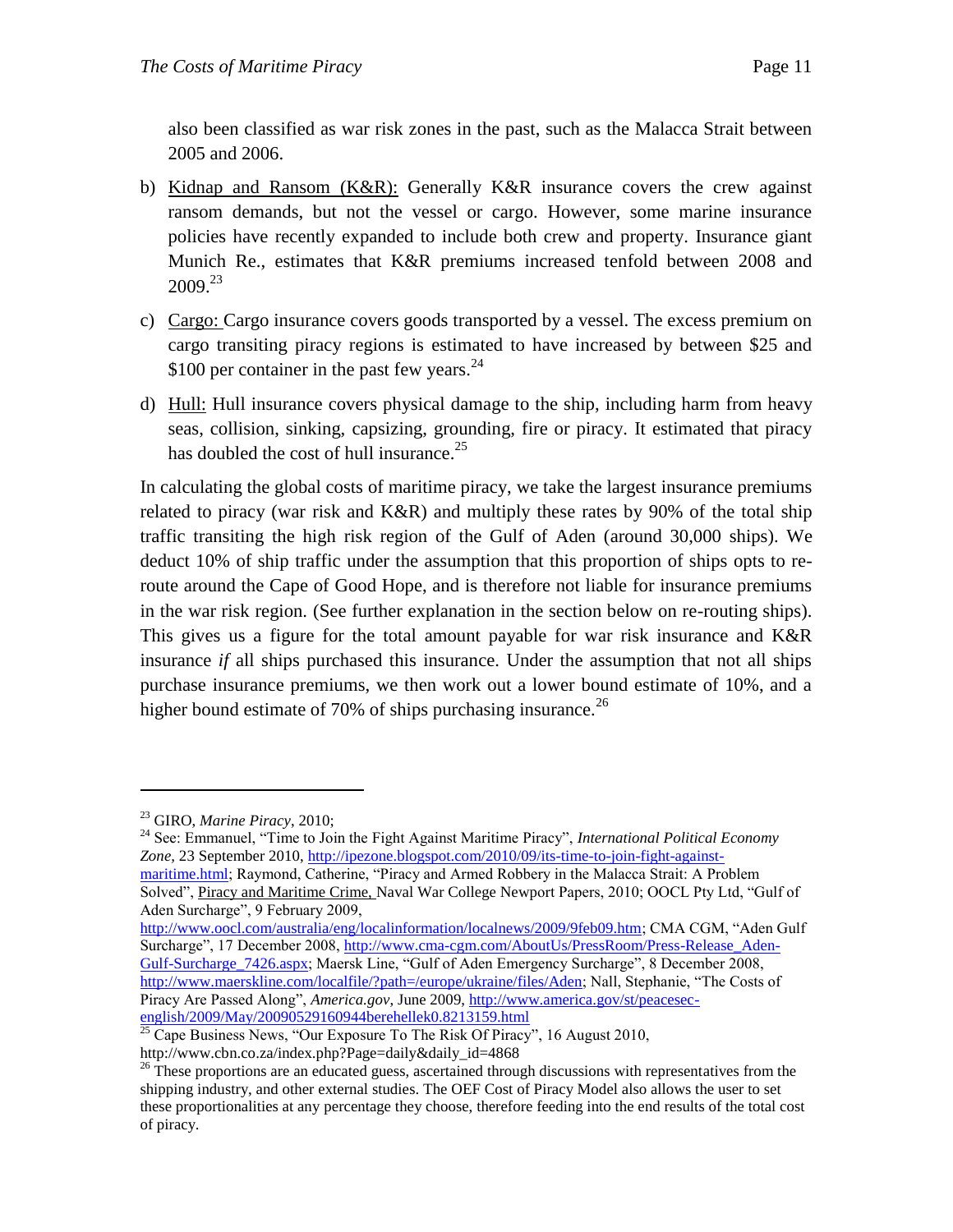|                                     | 2009            | 2010            |
|-------------------------------------|-----------------|-----------------|
| Kidnap & Ransom Surcharge           | \$540 million   | \$540 million   |
| War Risk Premium Surcharge          | \$4.05 billion  | \$4.05 billion  |
| TOTAL INSURANCE COSTS (if all ships | \$4.59 billion  | \$4.59 billion  |
| purchased)                          |                 |                 |
| Lower Bound Estimate (10%)          | \$459 million   | \$459 million   |
| <b>Upper Bound Estimate (70%)</b>   | \$3.213 billion | \$3.213 billion |

| Table 3: Cost of Excess Insurance Premiums from Transiting around the Horn of Africa |
|--------------------------------------------------------------------------------------|
|--------------------------------------------------------------------------------------|

Note that as piracy continues to increase across the globe, and insurance against piracy attacks becomes an increasingly lucrative business, we may witness premiums actually decrease as competitors move into the market. As one Marine Underwriter at Lloyd's of London stated, "Traditional carriers have been cutting each other so much to get the premium in that the price has fallen off the end of a cliff. $27$ 

#### <span id="page-11-0"></span>*c) The Cost of Re-Routing*

For some vessels, especially 'low and slow' moving ships, which are at the greatest risk of piracy attack, avoiding risk zones altogether may be a safer or cheaper option. For

example, some ships may opt to avoid the risk of transiting through the Gulf of Aden and Suez Canal, and instead take the longer voyage around the Cape of Good Hope.

While robust data on the proportion of ship owners and masters who re-route their vessels via this longer route is not readily available, some companies have announced that they are diverting their fleet. For example, AP Moller-Maersk, Europe's largest ship owner, is diverting all 83 tankers, as are the Norwegian Stolt tanker fleet, Odfjell shipping group (with a fleet of 90 tankers), and Frontline, one of the world's major oil carrier

 $\overline{a}$ 



companies.<sup>28</sup> We also know that Egypt's Suez Canal revenue (fees collected from ships transiting the Suez Canal) has decreased by 20% in the past couple of years.<sup>29</sup> We

 $27$  Bandel and Crowley, "Somali Pirate Attacks Sink Premiums as Insurers Leap Aboard", 2 August 2010 <sup>28</sup> See for instance: ICIS.com, "Odfjell to avoid Gulf of Aden due to piracy threat", 17 November 2008, [http://www.icis.com/Articles/2008/11/17/9172271/odfjell-to-avoid-gulf-of-aden-due-to-piracy-threat.html;](http://www.icis.com/Articles/2008/11/17/9172271/odfjell-to-avoid-gulf-of-aden-due-to-piracy-threat.html)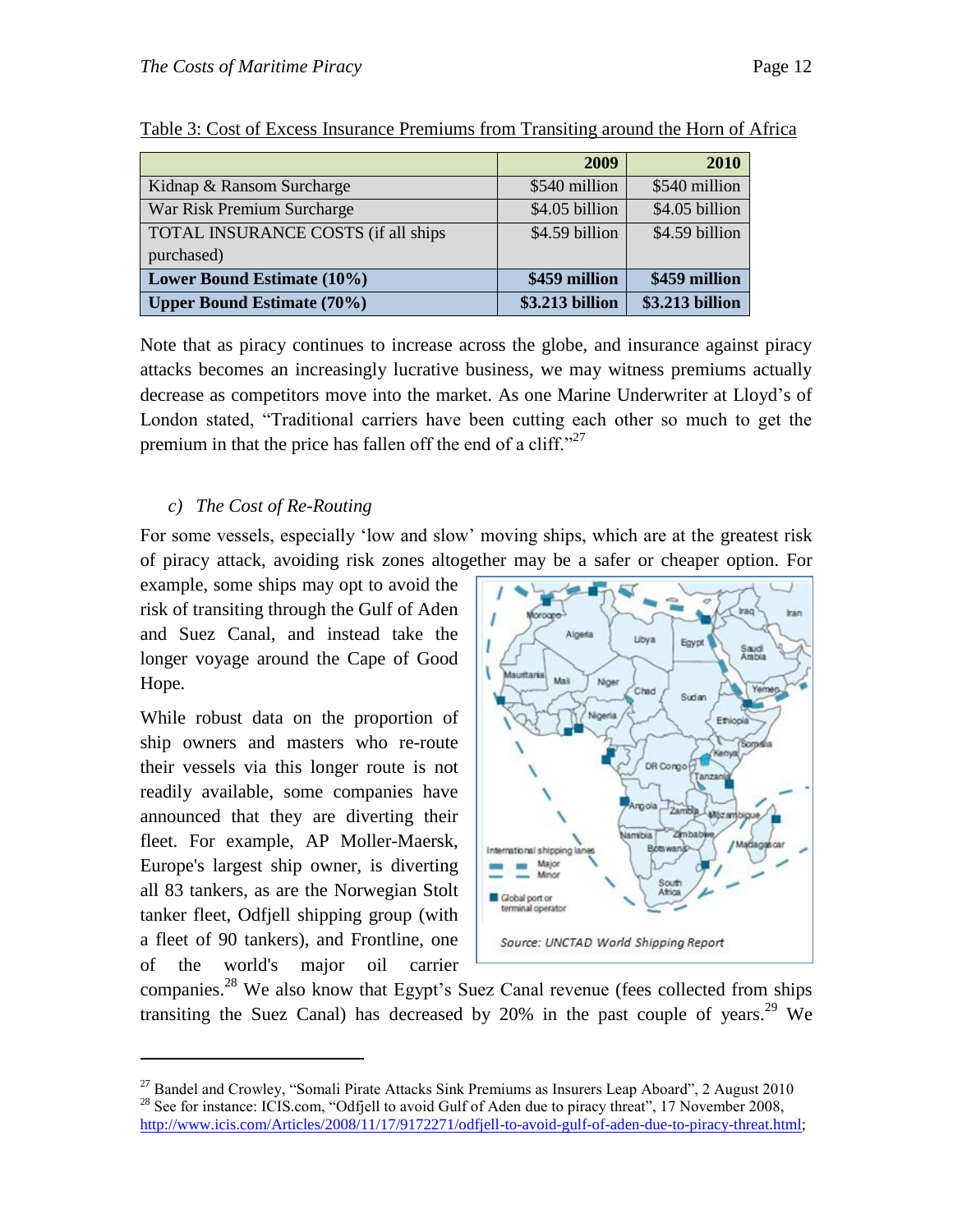hypothesize that around half of this figure (10%) is a result of reduced shipping volume related to the recent global economic downturn. Therefore, we speculate that around 10% of shipping traffic avoids transiting this region as a result of the threat of piracy.<sup>30</sup>

Re-routing ships via this longer voyage also has its costs. Routing a tanker from Saudi Arabia to the United States via the Cape of Good Hope, adds about 2,700 miles to the voyage.<sup>31</sup> A re-routing from Europe to the Far East will add almost six extra days to a journey for a liner and up to 15 to 20 days for a cargo ship. <sup>32</sup> This excess duration of transit time reduces a vessel's annual voyages from six to five, equal to a 17% reduction in its yearly delivery capacity.<sup>33</sup>

The OEF Cost of Piracy Model uses data from the U.S Department of Transport Maritime Administration (MARAD) and the Baltic and International Marine Council (BIMCO) for a 10,000 TEU (Twenty Foot Equivalent Units shipping container) and a 300,000 DWT (Dead Weight Tonnage) VLCC (Very Large Crude Carrier), to estimate the costs of re-routing each ship, per day, as shown in Table 4 below.<sup>34</sup>

We then multiply each of these figures by the average number of excess days various rerouted voyages take to complete.<sup>35</sup> We find that the average number of days is around ten. Note that the Cost of Piracy Model allows for this figure to be altered by the user to adjust the overall calculation of the cost of re-routing.

Using our assumption above that 10% of ships opt to take the longer route, we work out our lower bound estimate by multiplying the cheaper ship to re-route (the 300,000 DWT

Ship Management, "Frontline could follow Odfjell lead and steam around the Cape to avoid piracy attacks‖, 18 November 2008, http://www.shipmanagementinternational.com/?p=652

<sup>&</sup>lt;sup>29</sup>Sullivan, Alexa K. "Piracy in the Horn of Africa and its effects on the global supply chain", *Journal of Transport Security,* 2010, Vol. 3 pp: 231-243.

<sup>&</sup>lt;sup>31</sup> MARAD, "Economic Impact of Piracy in the Gulf of Aden on Global Trade", November 2008  $32$  Unterreiner, Ben (2009), "The Cost of Piracy in the Gulf of Aden", Montana State University,

Department of Economics

<sup>&</sup>lt;sup>33</sup> MARAD, "Economic Impact of Piracy"

<sup>&</sup>lt;sup>34</sup> For a more thorough computation of the cost of re-routing per ship, see BIMCO's calculator which can be used for precisely this measurement. See: BIMCO, "Need for rethinking about when to sail around the Cape of Good Hope?", April 2010,

https://www.bimco.org/Members/Reports/Shipping\_Market\_Analysis/2010/04/23\_Need\_for\_rethinking.as px

 $35$  A re-routed transit from Europe to the Far East takes around six days longer for a liner, 17.5 days for a cargo ship. A re-routed transit from Asia to Europe takes around five days longer, and ten days longer from Asia to the Middle East. See Unterreiner, "The Cost of Piracy in the Gulf of Aden", 2009; and comments from Odfjell SE, a Norwegian company with 100 chemical tankers, in Miller, John W. "Piracy Spurs Threats to Shipping Costs", *Wall St Journal*, 19 November 2008. See also, MARAD, "Economic impact of Piracy in the Gulf of Aden"; Otini, Rawlings, "Drop in piracy cases boon for consumers and goods importers", 27 July 2010, *Business Daily*,

[http://www.businessdailyafrica.com/Company%20Industry/Drop%20in%20piracy%20cases%20boon%20f](http://www.businessdailyafrica.com/Company%20Industry/Drop%20in%20piracy%20cases%20boon%20for%20consumers%20and%20goods%20importers/-/539550/965262/-/rvv2wnz/-/) [or%20consumers%20and%20goods%20importers/-/539550/965262/-/rvv2wnz/-/;](http://www.businessdailyafrica.com/Company%20Industry/Drop%20in%20piracy%20cases%20boon%20for%20consumers%20and%20goods%20importers/-/539550/965262/-/rvv2wnz/-/) Emmanuel, "Time to Join the Fight Against Maritime Piracy"; Kraska, "Freakonomics of Maritime Piracy".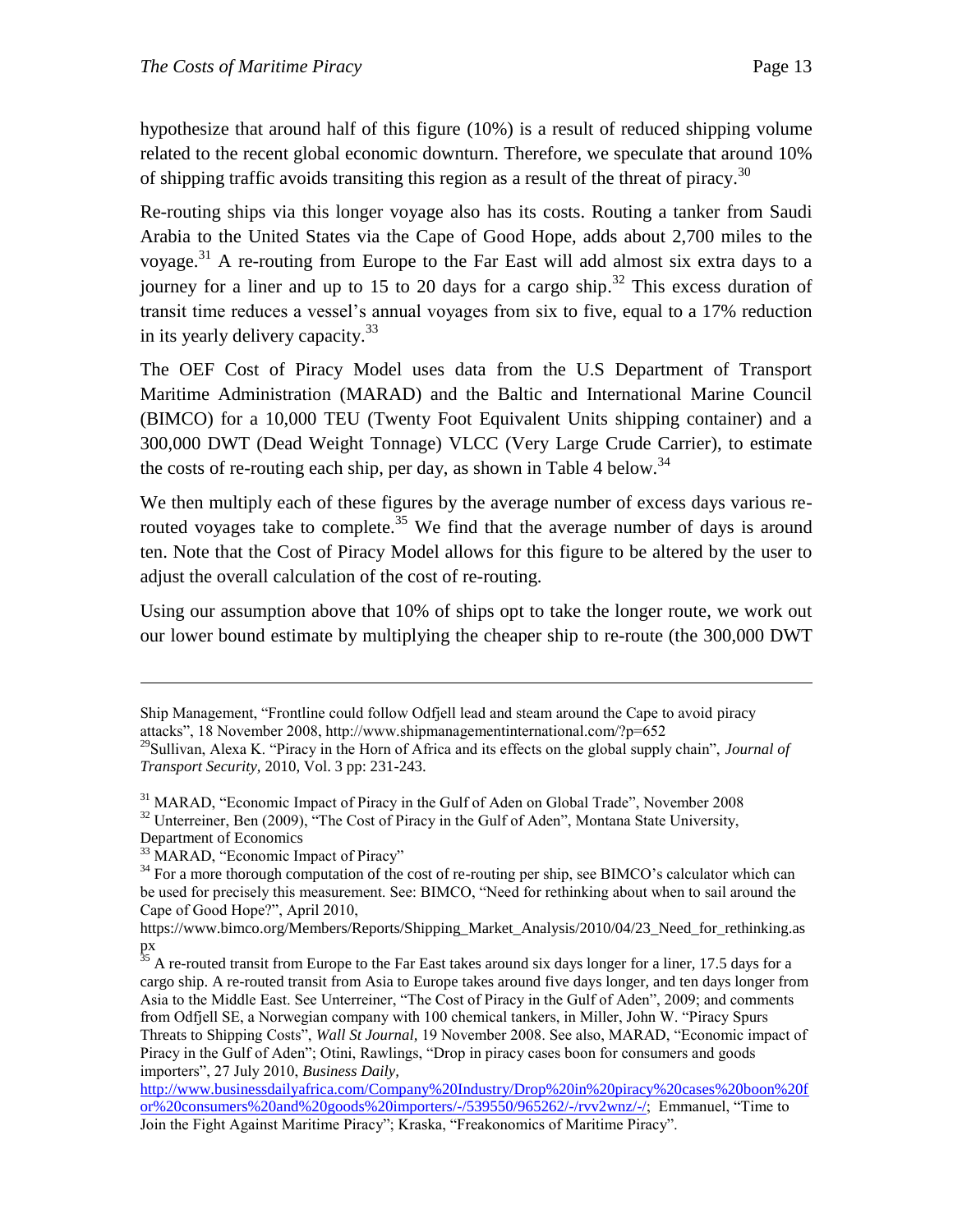VLCC) by 10% of ships transiting the Gulf of Aden region (3,000 ships), which amounts to around \$2.34 billion per year. We then do the same for the more expensive ship to reroute (the 10,000 TEU ship), which amounts to around \$2.95 billion per year. Therefore, we make a rough estimate that the shipping industry pays around \$2.3 to \$3 billion per year to re-route ships to avoid piracy each year.<sup>36</sup>

Note that a study by Fu *et*  $al^{37}$  predicts that in the absence of government efforts to confront Somali pirates, the proportion of shipping vessels transiting through the Gulf of Aden could decline by as much as 30%. They estimate that the overall macroeconomic welfare loss to the international economy of this re-routing would be around \$30 billion.

| <b>Ship Cost: Hire and Fuel</b>       | Cost per day | <b>Excess Cost</b> | Cost if 10% of |
|---------------------------------------|--------------|--------------------|----------------|
|                                       |              | for 10 day         | ships re-route |
|                                       |              | voyage             |                |
| 300,000 DWT VLCC Charter Hire         | \$30,000     | \$300,000          | \$900 million  |
| 300,000 DWT VLCC Fuel                 | \$48,500     | \$480,000          | \$1.44 billion |
| Total Cost Per Day: 300,000 DWT VLCC  | \$955,000    | \$9,550,000        | \$2.34 billion |
| 10,000 TEU Containership Charter Hire | \$40,000     | \$400,000          | \$1.2 billion  |
| 10,000 TEU Containership Fuel         | \$58,200     | \$582,000          | \$1.75 billion |
| <b>Total Cost Per Day: 10,000 TEU</b> | \$100,000    | \$1,000,000        | \$2.95 billion |

#### Table 4: Costs of Re-Routing, Selected Ships

#### <span id="page-13-0"></span>*d) The Cost of Deterrent Security Equipment*

 $\overline{a}$ 

Ship owners may also attempt to protect their property and crew from pirate attacks by preparing their ships with security equipment and/or personnel prior to transiting a highrisk zone. Robust data on the proportion of ships purchasing deterrence equipment, and the type of deterrence equipment, is not easily accessed.<sup>38</sup> Nonetheless, average costs of deterrence equipment and personnel are listed in Table 5 below. These rates reflect costs for equipment used to transit around the Horn of Africa, since this is the area that ship owners would likely be most interested in purchasing deterrent equipment.

<sup>&</sup>lt;sup>36</sup> Excess costs would also be accumulated for a number of ancillary reasons, such as the cost of controlled environment cargo containers for perishable goods, which cost \$4,800 as opposed to \$1,200 for normal refrigerated containers. See Turana, Johnstone Ole and Allan Odhiambo, "New piracy levy to push up the cost of imported goods", *Business Daily*, 9 March 2010,

[http://www.businessdailyafrica.com/Company%20Industry/New%20piracy%20levy%20to%20push%20up](http://www.businessdailyafrica.com/Company%20Industry/New%20piracy%20levy%20to%20push%20up%20the%20cost%20of%20imported%20goods%20/-/539550/875618/-/view/printVersion/-/nubcfg/-/index.html) [%20the%20cost%20of%20imported%20goods%20/-/539550/875618/-/view/printVersion/-/nubcfg/-](http://www.businessdailyafrica.com/Company%20Industry/New%20piracy%20levy%20to%20push%20up%20the%20cost%20of%20imported%20goods%20/-/539550/875618/-/view/printVersion/-/nubcfg/-/index.html)

*i*ndex.html; Otini, "Drop in piracy cases boon for consumers and goods importers", 27 July 2010.  $37$  Fu, Xiaowen, Adolf Ng and Yui-Yip Lau, "The impact of maritime piracy on global economic development: the case of Somalia", *Maritime Policy and Management*, Vol. 37 No. 7, pp1-21. The study

assesses container liner trade in Far East-Europe transits. <sup>38</sup> Some ship owners may be reluctant to disclose whether they purchase deterrent equipment for fear of

liability concerns or insurance increases.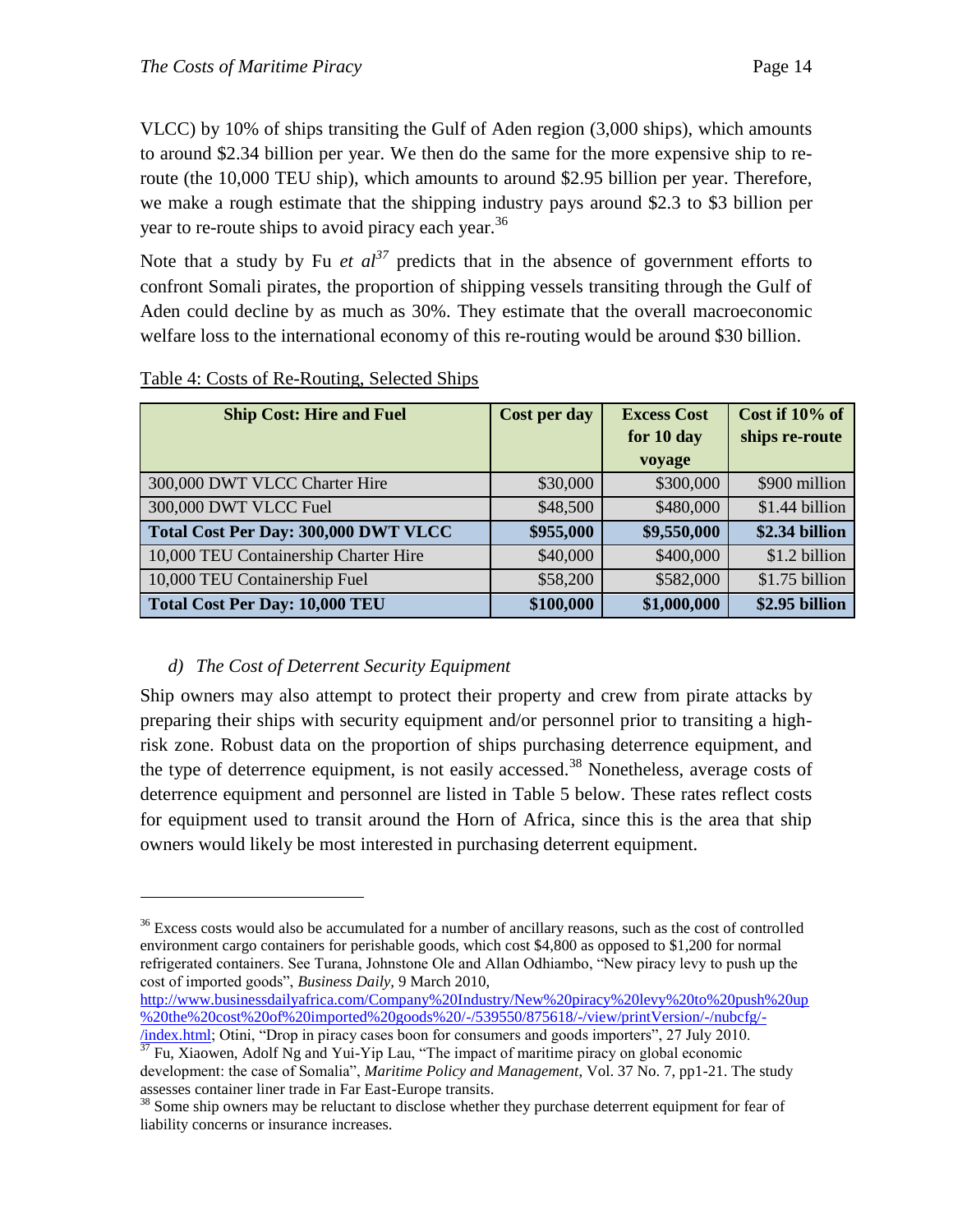The OEF Cost of Piracy Model estimates that if a ship were to purchase all forms of security equipment and personnel, on average, they would pay around \$134,000 per transit. We then multiply this by 90% of the total ship traffic transiting the Horn of Africa. (We deduct 10% of the total shipping traffic, under our earlier assumption that this proportion might opt to re-route around the Cape of Good Hope, therefore avoiding having to purchase security equipment to transit the high-risk piracy zone of the Horn of Africa.)

Just as we did for the cost of insurance premiums above, we approximate a lower bound (10% of ships) and an upper bound (70% of ships) estimate, for the total cost of deterrence equipment to the shipping industry. We calculate that the total cost of deterrence equipment to the shipping industry is between \$360 million and \$2.5 billion, per year.

| <b>Equipment</b>                               | Cost           |
|------------------------------------------------|----------------|
| <b>Licensed Security Guards</b>                | $$80,000^{39}$ |
| Sonic Deterrent Equipment                      | $$1,250^{40}$  |
| <b>Barbed/Razor Wire</b>                       | $$12,000^{41}$ |
| Sandbags                                       | $$1,200^{42}$  |
| <b>Electric Fences</b>                         | $$40,000^{43}$ |
| Total Per Ship, Per Transit                    | \$134,450      |
| Total Security Costs If All Purchased Per Year | \$3.6 billion  |
| <b>Lower Bound Estimate Per Year</b>           | \$363 million  |
| <b>Upper Bound Estimate Per Year</b>           | \$2.5 billion  |

Table 5: Deterrent Equipment and Personnel Cost

#### <span id="page-14-0"></span>*e) The Cost of Naval Forces*

 $\overline{a}$ 

Over 27 countries<sup>44</sup> currently contribute naval forces towards piracy deterrence. Most military and naval attention is devoted to the Horn of Africa, where "the big three" anti-

 $39$  Calculated as an average of two sources of \$60,000 for GoA, see: MARAD, "Economic Impact of Piracy in the Gulf of Aden", and \$100,000 for Suez, see: Emmanuel, "Time to Join the Fight Against Maritime Piracy".

<sup>&</sup>lt;sup>40</sup> Worked out by average of \$20,000: MMWC (Merchant Maritime Warfare Centre), "Countermeasures Comparison Chart", [http://www.mmwc.org/propeller\\_arresters.php,](http://www.mmwc.org/propeller_arresters.php) and \$20,000 to \$30,000: Jawani, Ravi, ―The Recent Decision – ‗Piracy a Boon For Ship Owners?'‖, *Fichte & Co,* 19 July 2010,

[http://www.fichtelegal.com/en/news\\_article.php?news\\_id=73.](http://www.fichtelegal.com/en/news_article.php?news_id=73) Divided by 20 for per trip figures. <sup>41</sup> Worked out from \$30,000, lasts 2-3 transits (divided by 2.5): MMWC, "Countermeasures Comparison

Chart"  $42$  Worked out from \$3,000 lasting 2-3 trips (divided by 2.5): MMWC, "Countermeasures Comparison Chart"

 $43$  Worked out from \$100,000 lasting 2-3 trips (divided by 2.5): MMWC, "Countermeasures Comparison Chart"

<sup>44</sup> Countries include: Australia, Belgium, Bulgaria, Canada, China, Comoros, Denmark, France, Germany, Greece, India, Indonesia, Italy, Japan, Korea, France's Reunion territory, Madagascar, Malaysia, Mauritius,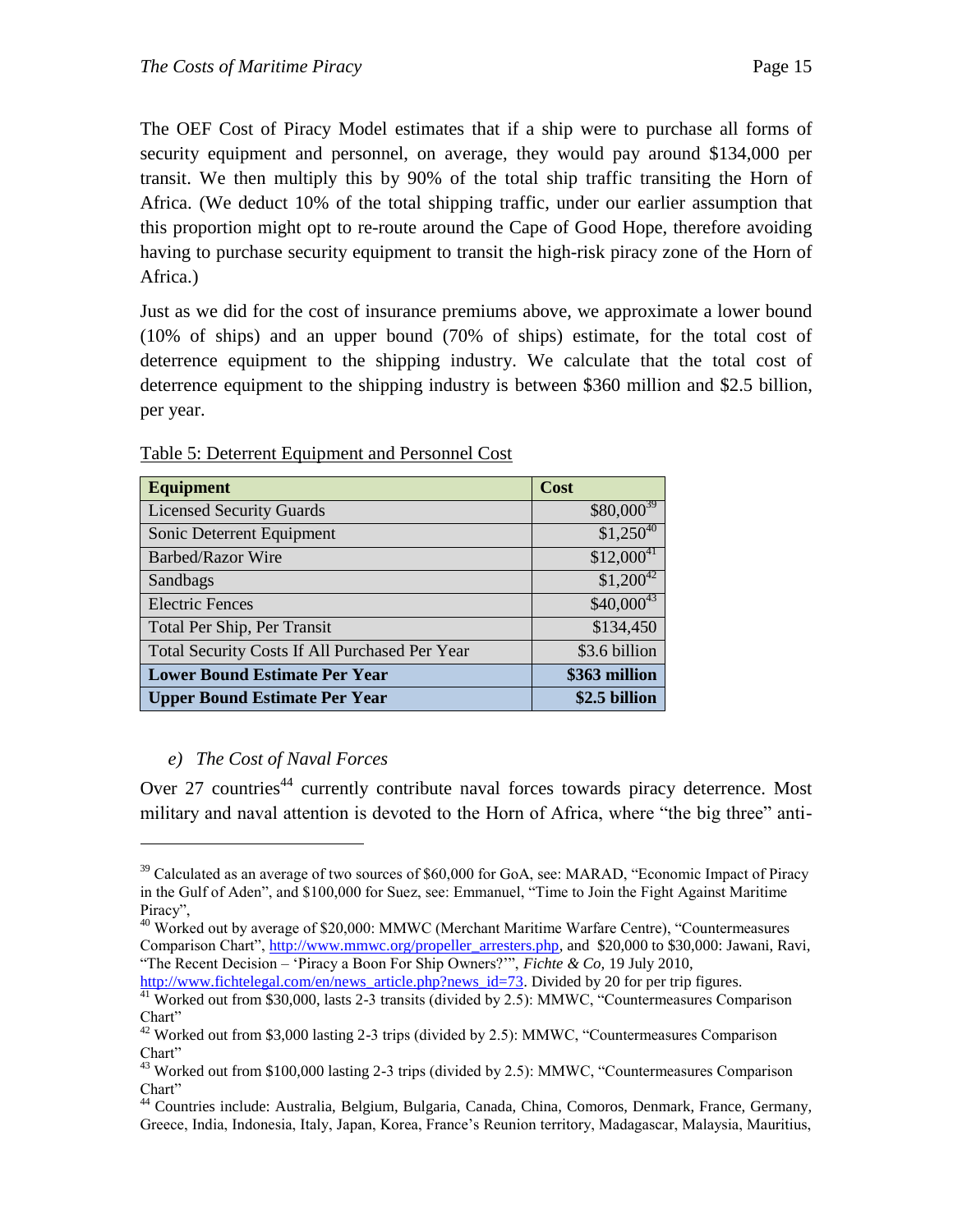piracy missions are focused: Operation Atalanta, Operation Ocean Shield and Combined Task Force (CTF) 151. Operation Atalanta was launched in November 2008 by the European Union with the primary goal of protecting World Food Program vessels delivering aid to Somalia, as well as other shipping in the region. Operation Ocean Shield is a NATO initiative to protect shipping in the region, with a current mandate to the end of 2012. CTF 151 is a multinational task force established in January 2009 in the Gulf of Aden and the eastern coast of Somalia.

Together, the three military efforts make up over 43 vessels operating off the Horn of Africa and the Indian Ocean. We take the estimation given by the 2010 Government Accountability Office (GAO) report on Maritime Security,<sup>45</sup> that one U.S. navy vessel costs around \$82,794 to operate per steaming day. Multiplying this by the total 43 vessels deployed, and 365 days, we approximate the costs of these military vessels to be around \$1.3 billion per year. Adding in the administrative budgets<sup>46</sup> of the three major missions, along with additional independent expenditures from other nations, we come to a rough estimate of \$2 billion being spent on military operations in the region every year. This is also the approximation made by the European Institute in its October 2010 study.<sup>47</sup>

#### <span id="page-15-0"></span>*f) The Cost of Piracy Prosecutions*

 $\overline{a}$ 

Under Universal Jurisdiction for piracy, any state can prosecute the crime, regardless of whether it has a direct nexus (e.g. nationality of the ship owner, nationality of the criminal, nationality of the crew), to the act.<sup>48</sup> Due to the low prosecutorial capacity of countries where pirates originate (such as Somalia), the international community has lent financial support to regional countries to encourage them to conduct piracy trials, and in some cases, imprisonment. For example in recent years, Kenya and the Seychelles have signed Memorandums of Understanding (MoUs) with the European Union, United States, United Kingdom, Canada, Denmark, and Australia, stating their willingness to accept

Netherlands, Pakistan, Portugal, Russia, Saudi Arabia, Seychelles, Singapore, Spain, Sweden, Switzerland, Thailand, Turkey, United Arab Emirates, United States, United Kingdom, and Yemen. Note that South Africa was considering deploying a vessel, but put the decision on hold due to the high costs associated with this.

<sup>&</sup>lt;sup>45</sup> GAO (Government Accountability Office), "Maritime Security: Actions Needed to Assess and Update Plan and Enhance Collaboration among Partners Involved in Countering Piracy off the Horn of Africa", Report to Congressional Requesters, September 2010

<sup>&</sup>lt;sup>46</sup> The budgets of the three missions do not encompass the costs of each naval vessel, which is paid for by each vessel-contributing nation, under the agreement that 'costs lie where they fall'.

<sup>&</sup>lt;sup>47</sup> The European Institute, "Led by the EU and NATO, International Efforts to Stem Maritime Piracy Begin to Pay Off", October 2010, [http://www.europeaninstitute.org/October-2010/led-by-the-eu-and-nato](http://www.europeaninstitute.org/October-2010/led-by-the-eu-and-nato-international-efforts-to-stem-maritime-piracy-begin-to-pay-off.html)[international-efforts-to-stem-maritime-piracy-begin-to-pay-off.html.](http://www.europeaninstitute.org/October-2010/led-by-the-eu-and-nato-international-efforts-to-stem-maritime-piracy-begin-to-pay-off.html) See also Didier Lenoir, Head of Military Operations at the EU's, comments that Operation Atalanta costs €500 million (\$736 million) per year.

<sup>&</sup>lt;sup>48</sup> For a detailed discussion of universal jurisdiction see Randall, Kenneth, "Universal Jurisdiction Under International Law*", Texas Law Journal,* Vol. 66 (March 1988).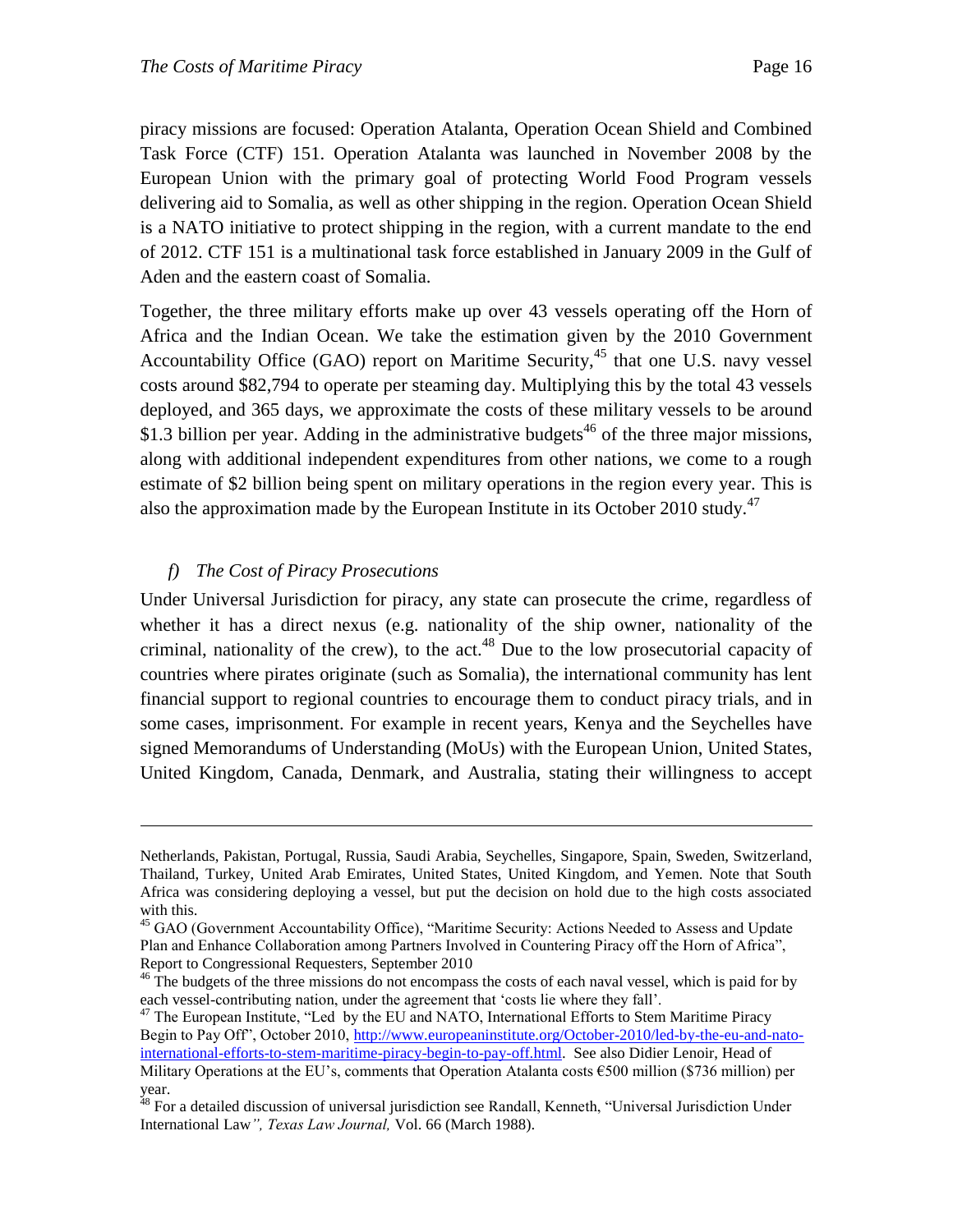$\overline{a}$ 

pirates for trial. The table below shows the prosecutions of Somali pirates undertaken by different countries.

| <b>Country</b>     | <b>Trial</b>    | <b>Prosecutions</b> |
|--------------------|-----------------|---------------------|
|                    | <b>Suspects</b> |                     |
| Kenya              | 136             | $136^{50}$          |
| Seychelles         | 40              | 22                  |
| Somalia/Puntland   | 260             | 235                 |
| Somaliland         | 100             | 78                  |
| Maldives           | 27              |                     |
| Tanzania           | 1               |                     |
| Yemen              | 120             | 12                  |
| <b>Netherlands</b> | 25              | 5                   |
| France             | 6               | 6                   |
| Germany            | 10              | 10                  |
| USA                | 11              | 3                   |
| <b>TOTAL</b>       | 752             | 507                 |

#### Table 6: Somali Piracy Prosecutions<sup>49</sup>

[http://www.google.com/hostednews/ap/article/ALeqM5ikox2w8uO1e80g1mndtiJU16gobQD9H2BR005;](http://www.google.com/hostednews/ap/article/ALeqM5ikox2w8uO1e80g1mndtiJU16gobQD9H2BR005) Muhumed, Malkhadir M., "Kenyan Court Convicts, Sentences 7 Somali Pirates", Associated Press; BBC News, "Yemen sentences Somali pirates to death", 8 May 2010,

 $^{49}$  Data compiled from: BBC News, "Somali pirates sentenced to 10 years in Seychelles", 26 July 2010, [http://www.bbc.co.uk/news/world-africa-10763605;](http://www.bbc.co.uk/news/world-africa-10763605) United Nations Security Council, "Report of the Secretary-General on possible options to further the aim of prosecuting and imprisoning persons responsible for acts of piracy and armed robbery at sea off the coast of Somalia", UNSC 2010/394, 26 July 2010; Chalk, "An Old Scourge Needs a Modern Solution", 3 September 2010; Szkotak, Steve, "Attorneys: Accused pirates blindfolded, handcuffed", Associated Press, 19 July 2010,

[http://news.bbc.co.uk/2/hi/middle\\_east/8689129.stm;](http://news.bbc.co.uk/2/hi/middle_east/8689129.stm) United Nations Office of Drugs and Crime (UNODC), PowerPoint presentation shared with OEF Foundation; Barnard, Bruce, "Somalis Face Piracy Charges in Dutch Court", *The Journal of Commerce*, 25 May 2010; Barnard, Bruce, "Dutch Court" Sentences Somali Pirates", *The Journal of Commerce*, 17 June 2010; BIMCO, "Piracy: Outcome of CGPCS Working Group 2", 4 November 2010,

https://www.bimco.org/Members/News/2010/2010/11/04 CGPCS WG2.aspx; Oudah, Abdul-Aziz (2010), "Piracy Costs Yemen Millions", Yemen Observer, November 10, 2010; Xinhua News, "EU pledges more support to Kenya for piracy trials", 28 July 2010; Szkotak, Steve, "Attorneys File New Claims in US Piracy Cases", *Washington Examiner*, 19 July 2010; Menya, Walter (2010), "Island seeks aid to fight piracy", Daily Nation, 13 September 2010; Security Council SC/10079, "Piracy off Coast of Somalia Outpacing International Efforts to Defeat It", 9 November 2010. Security Council 6417<sup>th</sup> Meeting; Associated Foreign Press (The Hague), "Dutch Navy Arrests 20 Somali's Over S. African Yacht Attack",

http://www.terradaily.com/reports/Dutch\_navy\_arrests\_20\_Somalis\_over\_SAfrican\_vacht\_attack\_999.html ; The Associated Press, "10 alleged Somali pirates to be tried in Germany", 1 November 2010,

[http://www.businessweek.com/ap/financialnews/D9J795A81.htm;](http://www.businessweek.com/ap/financialnews/D9J795A81.htm) Sandford, Alasdair, "Somali pirates face prosecution in France", 16 April 2008, *BBC News;* Los Angeles Times, "U.S. brings 11 suspected pirates to Virginia to face charges‖, 23 April 2010, [http://latimesblogs.latimes.com/dcnow/2010/04/us-indicts-11](http://latimesblogs.latimes.com/dcnow/2010/04/us-indicts-11-suspected-pirates-in-norfolk-va.html) [suspected-pirates-in-norfolk-va.html;](http://latimesblogs.latimes.com/dcnow/2010/04/us-indicts-11-suspected-pirates-in-norfolk-va.html) Riley, Ann, "Germany court opens country's first piracy trial in 400 years‖, *Jurist Legal News and Research,* University of Pittsburgh*,* 

<http://jurist.org/paperchase/2010/11/germany-court-opens-countrys-first-piracy-trial-in-400-years.php> <sup>50</sup> Kenya has stated it expects all prosecutions to be completed by the end of the year,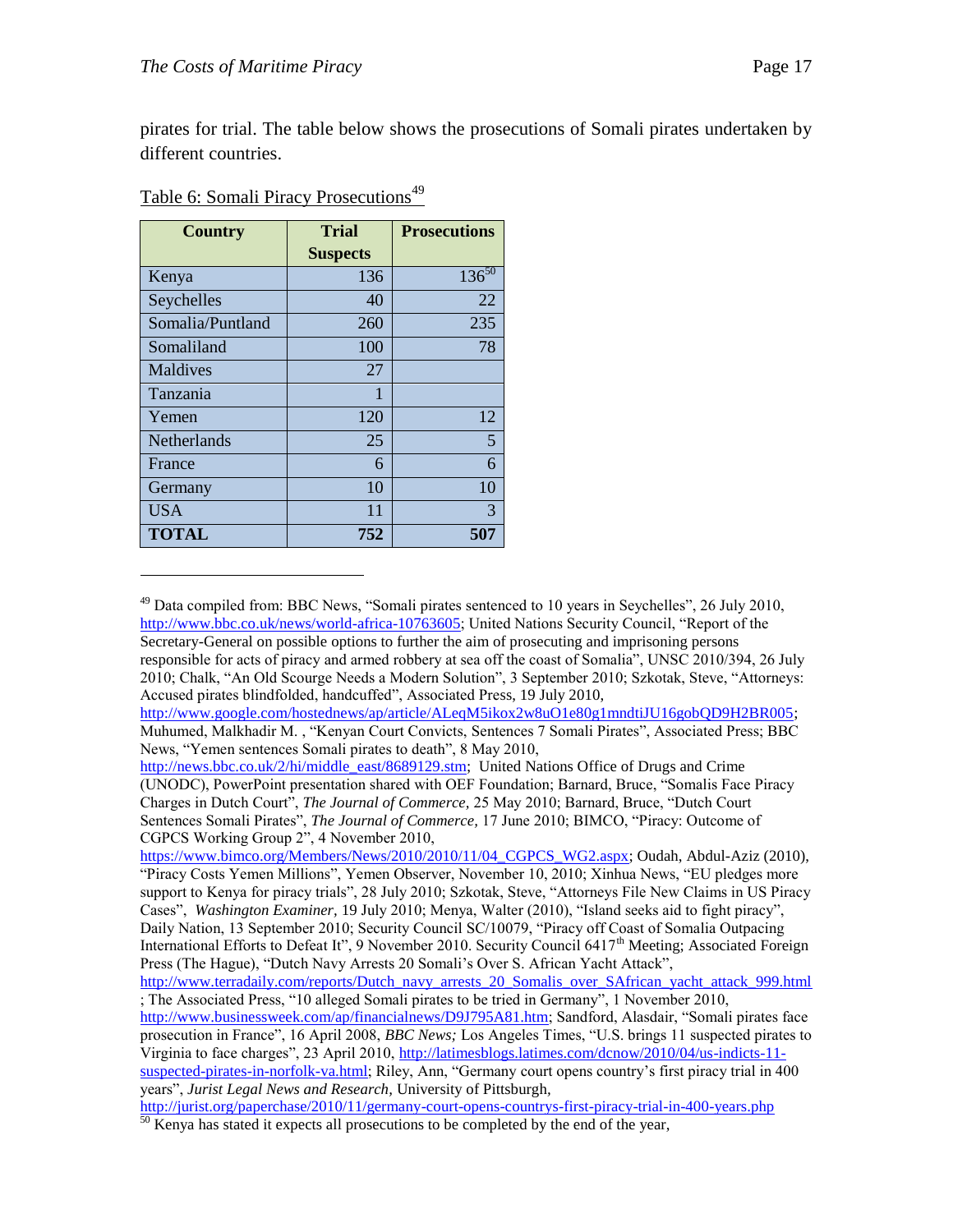Improving prosecutorial capacity in regional countries has its costs. In May 2009, the United Nations Office of Drugs and Crime (UNODC) Counter Piracy Programme received \$10 million in funds from the European Commission, the United Nations, United States and Canada, among others.<sup>51</sup> Much of these funds are dedicated to building piracy prisons, such as the Shimo La Tewa prison in Mombasa, Kenya, as well as legal training and development.

We estimate the cost of piracy prosecutions each year by multiplying the average cost of criminal prosecutions in ‗regional' nations (i.e. Kenya, the Seychelles and Yemen), North America, and Europe, by the number of prosecutions occurring in each of those respective regions, as shown in the table below. From these rough calculations, we estimate that the cost of piracy prosecutions in 2010 was around \$31 million.

| <b>Region</b>                          | <b>Average Cost</b><br><b>Prosecutions</b> |                 |                     |
|----------------------------------------|--------------------------------------------|-----------------|---------------------|
|                                        |                                            |                 | <b>Prosecutions</b> |
| Regional                               | $$52,000^{52}$$<br>483                     |                 |                     |
| Europe                                 | 21                                         | $$246,000^{53}$ | \$5,166,000         |
| North America                          | 3                                          | $$335,733^{54}$ | \$1,007,199         |
| <b>Total Cost of Prosecutions 2010</b> |                                            |                 | \$31,289,199        |

Table 7: Total Cost of Prosecutions 2010

 $\overline{a}$ 

#### <span id="page-17-0"></span>*g) The Cost of Piracy-Deterrence Organizations*

As the threat of piracy has increased in recent years, a number of national and multinational organizations working towards a solution to the problem have emerged.

[lex.europa.eu/LexUriServ/LexUriServ.do?uri=SEC:2006:1080:FIN:EN:HTML;](http://eur-lex.europa.eu/LexUriServ/LexUriServ.do?uri=SEC:2006:1080:FIN:EN:HTML) Sterling, Toby, "Dutch Court Sentences 5 Somali Pirates to 5 Years", *The Associated Press*, 17 June 2010,

 $51$  Xinhua News, "EU pledges more support to Kenya for piracy trials", 28 July 2010, <http://www.kbc.co.ke/story.asp?ID=65581>

 $52$  Calculated as an average of the cost of prosecution per suspect Kenya (\$77,000) and Seychelles (\$27,500). Calculated from: United Nations Security Council, "Report of the Secretary-General on possible options to further the aim of prosecuting and imprisoning persons responsible for acts of piracy and armed robbery at sea off the coast of Somalia", UNSC 2010/394, 26 July 2010

 $53$  Using Dutch estimate of  $636,000$  for prosecution (including imprisonment) for one piracy suspect, per year, which assumes imprisonment of 5 years =  $\epsilon$ 180,000 per suspect. Exchange rate calculated on 12 November 2010 = US\$246,000. See: Europa, "Accompanying document to the Proposal for a Council Framework Decision on the European supervision order in pre-trial procedures between Member States of the European Union" \*SEC/2006/1080, \* 29 August 2006, [http://eur-](http://eur-lex.europa.eu/LexUriServ/LexUriServ.do?uri=SEC:2006:1080:FIN:EN:HTML)

[http://abcnews.go.com/International/wireStory?id=10937793;](http://abcnews.go.com/International/wireStory?id=10937793) The Associated Press, "10 alleged Somali pirates to be tried in Germany", 1 November 2010;

 $54$  Taken from average cost of robbery trial in the US (which accounts for opportunity cost of US citizens, but not the cost of flying in suspects and witnesses for international trials like piracy). See: DeLisi, Matt et al, "Murder by numbers: monetary costs imposed by a sample of homicide offenders", The *Journal of Forensic Psychiatry & Psychology*, Vol. 21. No. 4, August 2010 pp.501-513; Blow, Charles, M. "High Cost of Crime", *New York Times*, 8 October 2010.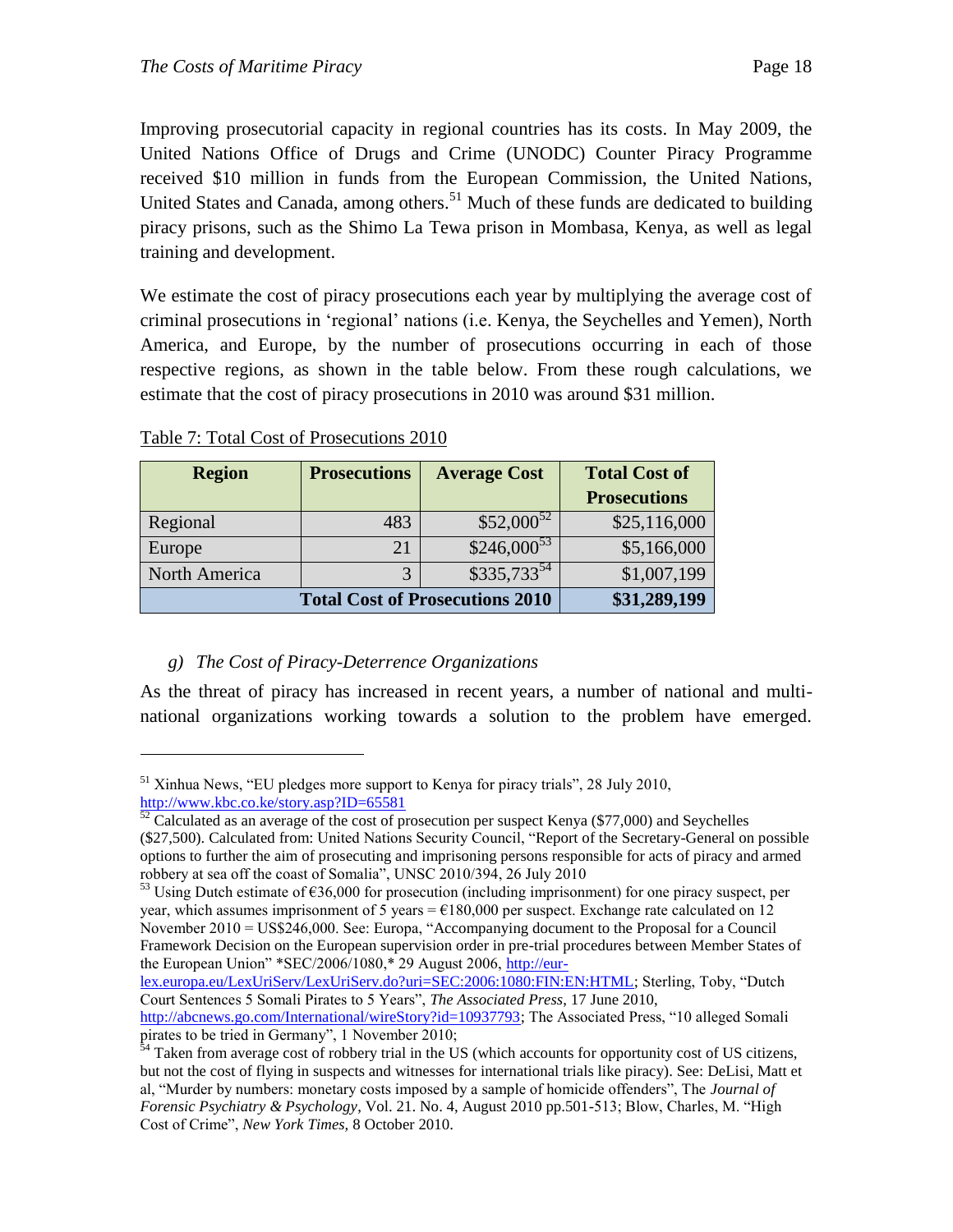Excluding the opportunity cost for the staff of these organizations (what they might be doing if they weren't working to reduce piracy)<sup>55</sup>, we can calculate the costs of these organizations through their annual budgets, as shown below.

| <b>Organization</b>                                 | <b>Funds</b>                  |
|-----------------------------------------------------|-------------------------------|
| UN Contact Group on Piracy off the Coast of Somalia | \$3.7 million $56$            |
| <b>IMO Djibouti Code</b>                            | $$13.8$ million <sup>57</sup> |
| Regional Cooperation Agreement on Combating Piracy  | \$2 million <sup>58</sup>     |
| and Armed Robbery against Ships in Asia (ReCAAP)    |                               |
| <b>UNODC</b>                                        | \$5 million                   |
| <b>Total Cost of Anti-Piracy Organizations</b>      | \$24.5 million                |

|--|

Note that in the OEF Cost of Piracy Model, we do not include the UNODC budget in the total costs of piracy, as much of these funds are dedicated to improving the prosecutorial capacity of Kenya and the Seychelles, so are already encompassed in the cost of prosecutions above.

### <span id="page-18-0"></span>Secondary (Macroeconomic) Costs

 $\overline{a}$ 

To date, calculations of the cost of piracy have generally focused on the first order (direct costs) to the shipping industry or governments.<sup>59</sup> The OEF Cost of Piracy Model also accounts for some secondary (macroeconomic) costs to regional countries surrounding piracy zones. As noted earlier, the Model is primarily focused on supply side costs to

<sup>&</sup>lt;sup>55</sup> It would be interesting to assess the opportunity cost for personnel, however it is beyond the scope of this analysis. It is also worth noting that all industries, especially those in the transport sector, would undoubtedly have personnel and funds committed to securing their staff and capital, so we're not sure it should be assessed as a unique added cost.

<sup>56</sup> The Contact group has spent \$2,437,372 of its \$3,662,271 budget, endowed on 27 January 2010. See: Online at:

<http://www.imo.org/OurWork/Security/PIU/Pages?DCCMeeting.aspx>[http://www.imo.org/OurWork/Securi](http://www.imo.org/OurWork/Security/PIU/Pages?DCCMeeting.aspx) ty/PIU/Pages?DCCMeeting.aspx (Accessed on December 10, 2010)

 $\frac{57}{57}$ International Maritime Organization (IMO), "Project Implementation Unit", 2010, <http://www.imo.org/OurWork/Security/PIU/Pages/Project-Implementation-Unit.aspx>

<sup>&</sup>lt;sup>58</sup> ReCAAP (Regional Cooperation Agreement on Combating Piracy and Armed Robbery Against Ships in Asia), "Corporate Report 2006-2008", Second Edition. Based on the 09/10 budget of SGD 2,572,000. Foreign currency conversion made to USD on 25 October 2010. See also: Vestergaard Madsen, Jens, ―Possibilities and Limitations of Replicating Regional Institutions: A Case Study of ReCAAP and the Djibouti Code of Conduct‖, August 2010, Master's Thesis, Graduate School of International Studies, Seoul National University. This amount does not include the staffing capacity of ReCAAP that China, India, Japan, Korea, and the Philippines sponsor at the secretariat.

 $59$  One notable exception is the study completed by Fu et al, "The impact of maritime piracy on global economic development: the case of Somalia". This study assesses the macroeconomic (secondary) impact of reduced transits by Far East to Europe container liners away from the Gulf of Aden.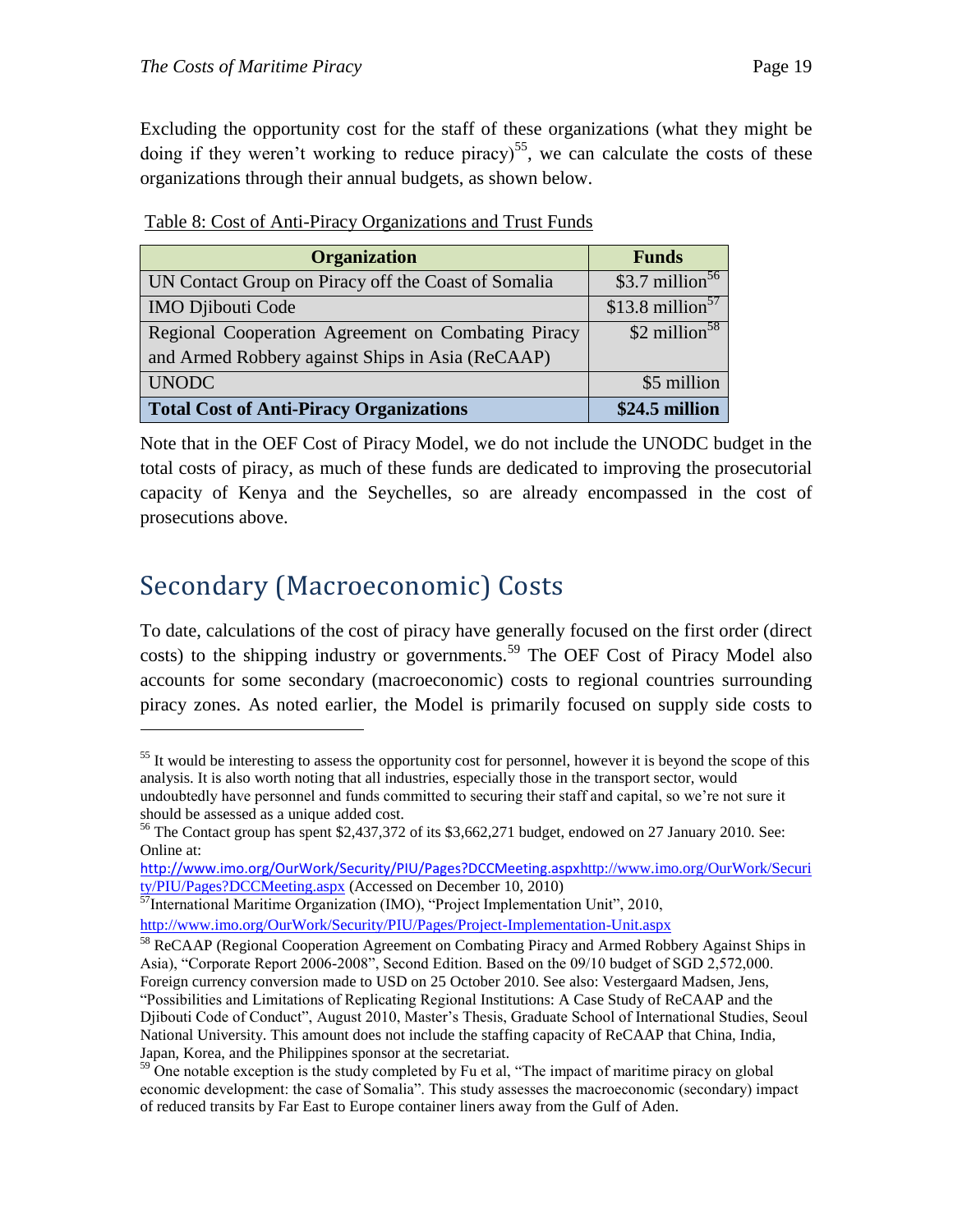governments and industries. There are of course, certain countries and industries that benefit from piracy. For instance, if foreign investment is reduced in one country as a result of the threat of instability from piracy, that investment may be redirected elsewhere. This is certainly an important issue to examine, but it is beyond the current scope of this project.

#### <span id="page-19-0"></span>*a) Costs to Regional Trade*

 $\overline{a}$ 

In November 2010, Secretary General of the United Nations, Ban Ki-moon, reported; "Piracy... has had an immense impact on the economies of East Africa and also the wider world.…International trade routes are threatened and goods in the region as well as Somalia are becoming more expensive. This is made worse by the bleak state of the global economy. $^{960}$ 

Piracy affects the cost of trade not merely because particular ships are intercepted when delivering goods. Further, as regions are increasingly regarded as threatened by piracy, unstable, or volatile; entire trading routes are altered, insurance premiums increase, cargo shippers use alternative ports to pick up and deliver their goods, and so forth.

Some have argued that Kenya bears the economic brunt of piracy in Somalia. The Kenyan Shippers Council (KSC) has estimated that piracy increases the cost of imports by \$23.8 million per month, and exports by \$9.8 million per month. These costs are then redirected to Kenyan consumers. Gilbert Langat, Chief Executive of the KSC has estimated that piracy could push up the price of imported goods by  $10\%$ .<sup>61</sup>

A number of nations have also indicated that their fishing sector has declined in response to the threat of piracy. Some examples are shown in the table below.

<sup>&</sup>lt;sup>60</sup> Horseed Media, "Somalia Pirates' Success Rate Rises, Stunting East Africa Economies", November 3, 2010.

<sup>&</sup>lt;sup>61</sup> Xinhua News, "EU pledges more support to Kenya for piracy trials"; Turana and Odhiambo, "New piracy levy to push up the cost of imported goods", 9 March 2010; Van Der Linden, Eric, "Piracy: Why Kenya Should Care".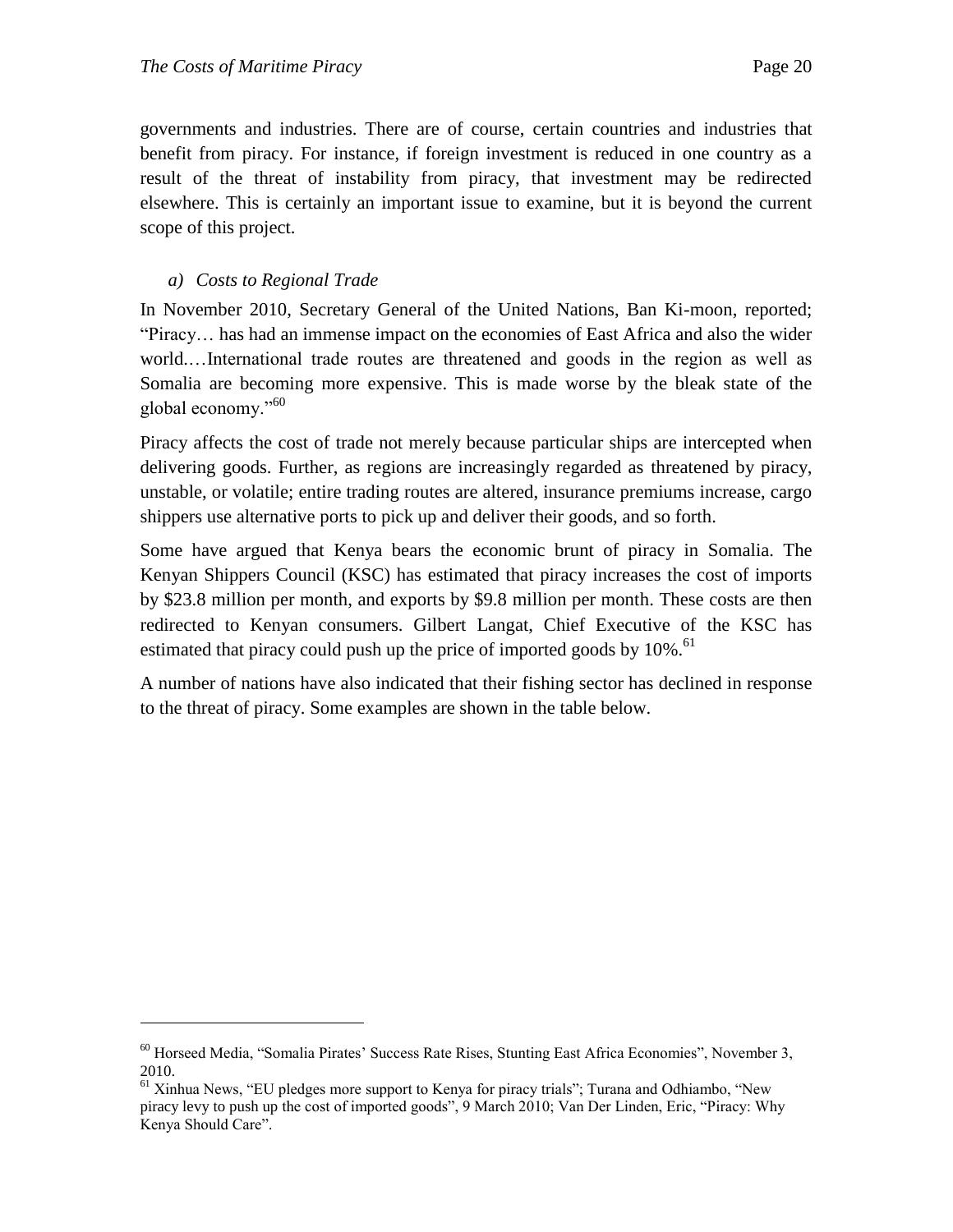$\overline{a}$ 

| <b>Country</b> | <b>Effects on Trade</b>                                                                |
|----------------|----------------------------------------------------------------------------------------|
| Yemen          | In 2009, Prime Minister Al Mohammed Mujawar announced that the Yemeni                  |
|                | fishing sector had lost \$150 million as a result of piracy and armed robbery against  |
|                | vessels. $62$                                                                          |
| Seychelles     | Seychellois Minister for the Environment and Natural Resources, Joel Morgan, has       |
|                | stated that "Maritime attacks [pose] a direct threat to our fishing and tourism        |
|                | industries, the two main pillars of our economy," reducing the Seychelles economy      |
|                | by around four percent of GDP every year. Impacts on fishery and other sectors are     |
|                | estimated to cost the Seychelles economy up to \$10.5 billion per year. <sup>63</sup>  |
| Taiwan         | According to a Taiwanese delegate at a fisheries meeting in November 2010, more        |
|                | than a third of Taiwan's fishing fleet has been scared off by the threat of piracy.    |
|                | One document stated that 66 of 141 vessels equipped to fish bigeye tuna "have"         |
|                | ceased their operations due to the escalating situation."                              |
| Nigeria        | One 2008 study states that over 170 Nigerian fishing vessels were fearful of going     |
|                | to sea due to the piracy risk, threatening approximately 50,000 jobs. It estimates     |
|                | that Nigeria has lost around \$600 million in export earnings due to piracy threats to |
|                | its fisheries. <sup>64</sup>                                                           |

Table 10: Effects on Fishing Industries

Note that while the cost of fishing is an incredibly important cost to these nations, it is difficult to accurately pinpoint the exact cost of piracy to the fishing industry. This is because the price of fish can be expected to actually increase if its supply reduces. That is, as piracy increases, and fishing fleets are unwilling to operate in certain areas, the supply and demand model for the fishing industry is expected to equilibrate, so that the price of fish increases, which may be a benefit to the fishing sector. We therefore do not directly address the costs to the fishing industry in our overall calculation of the cost of piracy.

Some nations' oil industries are also adversely affected by piracy. For instance, Nigeria's oil industry has been directly targeted by piracy and armed robbery against its ships and oil platforms by local movements protesting the inequitable division of Nigeria's oil wealth. One study calculates that oil production in Nigeria has dropped by around 20% since 2006 as a result of piracy and other attacks. Royal Dutch Shell reckons that 10% of

[http://www.afriqueavenir.org/en/2010/04/07/seychelles-lost-e-28-million-in-2009-due-to-piracy-says](http://www.afriqueavenir.org/en/2010/04/07/seychelles-lost-e-28-million-in-2009-due-to-piracy-says-minister/)[minister/;](http://www.afriqueavenir.org/en/2010/04/07/seychelles-lost-e-28-million-in-2009-due-to-piracy-says-minister/) Latham, Brian, "Seychelles Insurance Costs Rise 50% on Piracy, Michel Says", 12 July 2010, *Bloomberg*[, http://www.businessweek.com/news/2010-07-12/seychelles-insurance-costs-rise-50-on-piracy](http://www.businessweek.com/news/2010-07-12/seychelles-insurance-costs-rise-50-on-piracy-michel-says.html)[michel-says.html](http://www.businessweek.com/news/2010-07-12/seychelles-insurance-costs-rise-50-on-piracy-michel-says.html)

 $62$  Saba Net, Yemen News Agency, "Yemen losses reach US\$ 150mln due to piracy in 2009"; Oudah, "Piracy Costs Yemen Millions"

 $63$  Converted from  $68$  billion to US dollars 2 December 2010. Dikov, Ivan, "Seychelles Minister Joel Morgan: Somali Pirates Damage Both Maritime Trade and Regional Stability", Novinite (Sofia News) Agency), 10 March 2010[, http://www.novinite.com/view\\_news.php?id=114068;](http://www.novinite.com/view_news.php?id=114068) Afrique Avenir, "Seychelles lost  $\epsilon$  28 million in 2009 due to piracy, says minister", 7 April 2010,

<sup>&</sup>lt;sup>64</sup> Nincic, Donna "Maritime piracy in Africa: The humanitarian dimension", African Security Review 18.3, Institute for Security Studies, 2009.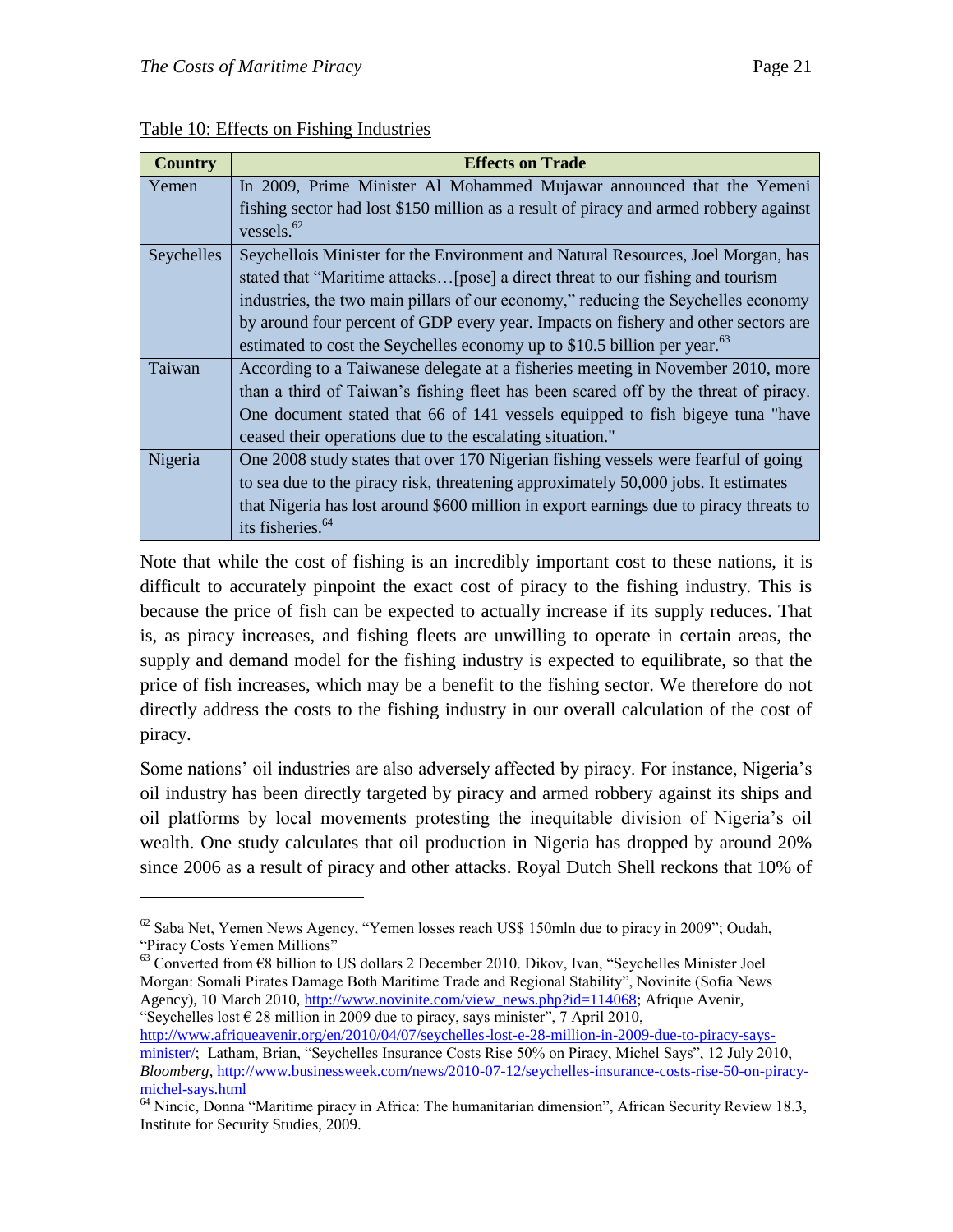Nigeria's daily oil output (approximately 100,000 barrels), valuing \$1.5 million, is stolen every day.<sup>65</sup> Over the last fifty years, the value of the oil stolen or wasted has amounted to between  $$300$  and  $$400$  billion.<sup>66</sup>

#### <span id="page-21-0"></span>*b) Cost to Food Price Inflation*

Approximately 40% of piracy attacks have been on bulk carriers and general cargo vessels.<sup>67</sup> Together, these vessels carry the majority of the world's food staples (such as rice and grain). Pirate attacks on these vessels have direct consequences on the price of food, as deliveries of food cargo is delayed, or in the case of perishable goods, lost.

Since piracy has historically emanated from failed or developing nations, these effects on the price of food have severe consequences. For example, in countries like Somalia, where over half of the food consumed is commercially imported (in addition to humanitarian food aid), food price inflation has serious financial and humanitarian impacts. Abdinasir Aw Kombe, a Somali businessman who has had a boat hijacked, states that as pirates have increasingly targeted food cargo ships, ship owners "are refusing to carry our goods," which has created shortages of basic goods, such as rice, flour and sugar." In April 2010, a Somali food importer claimed that in less than a month, piracy had caused the price of a 50kg bag of sugar to increase from \$30 to \$34, wheat four from \$18 to \$22, and rice from \$25 to  $$28.68$ 

Rapid food price inflation in such nations may also lead to social unrest, riots, and potentially, conflict. In August of 2010, African countries such as Mozambique and Somalia were extremely concerned about social instability resulting from the most rapid increase in food prices since November 2009.<sup>69</sup> The United Nations Food and Agriculture Organization (FAO) has stated that wheat and maize prices have shot past their 2009 record highs in 2010, and they warn that if production does not substantially increase in 2011, global food security could be uncertain for the following two years. International food import bills are predicted to surpass one trillion dollars in 2010.<sup>70</sup>

 $65$  It is not clear, however, how much of this loss results from piracy, as opposed to attacks in territorial waters, or even on land. We therefore use the US Department of Navy estimation on the cost of piracy and other sea robberies in Nigeria. See: US Department of the Navy, "Nigeria/Nation Loses N25bn to Piracy, Sea Robberies", African Press Organization, 17 December 2008

<sup>&</sup>lt;sup>66</sup> Nincic, "Maritime piracy in Africa: The humanitarian dimension"

<sup>&</sup>lt;sup>67</sup> Meija, Maximo Q., Pierre Cariou and Francois-Charles Wolff, "Is maritime piracy random?", *Applied Economics Letters,* Vol. 16 pp:891-895, 2009

<sup>&</sup>lt;sup>68</sup> Ahmad, Razak, "Pirates rob tanker as attacks rise in S.China Sea", *Reuters Africa*, 6 September 2010, <http://af.reuters.com/article/worldNews/idAFTRE6850I620100906>

 $\frac{69}{69}$  Rowling, M. "From Maputo to Mogadishu", 1 August 2010, Alert Net, Thomson Reuters <http://www.alertnet.org/db/blogs/20316/2010/08/1-154349-1.htm>

<sup>&</sup>lt;sup>70</sup> O'Reilly, Finbarr (2010), "Food and Hunger", AlertNet, Thomson Reuters, 21 October 2010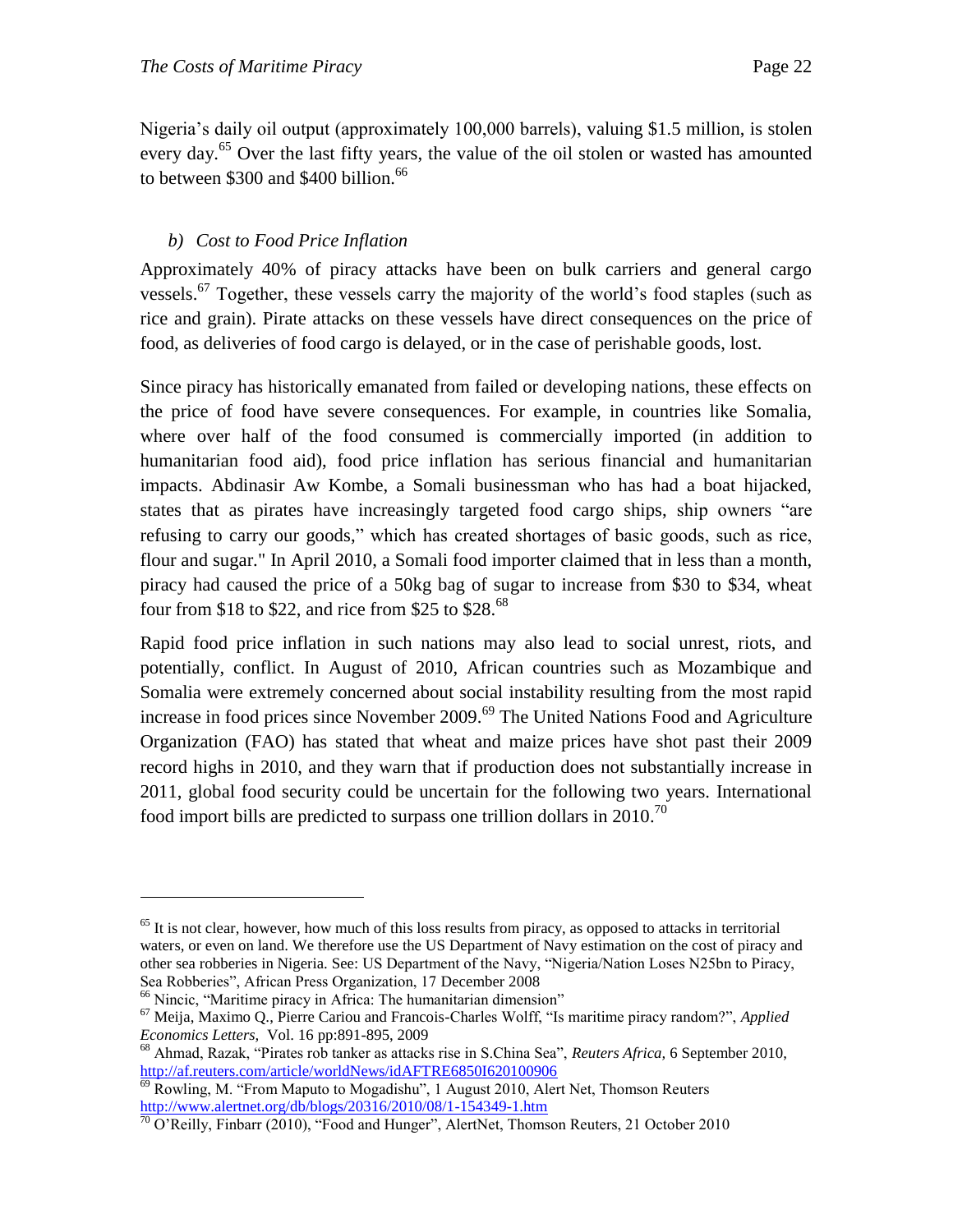$\overline{a}$ 

There are inherent complexities in attempting to work out exactly what impact piracy has on food price inflation. OEF commissioned independent experts to analyze the effect of piracy on food price inflation, but it was concluded that it was too difficult to scientifically disaggregate the effects of piracy from general instability and state failure in countries harboring pirates.

#### <span id="page-22-0"></span>*c) Cost of Reduced Foreign Revenue*

Another significant cost to countries located in regions affected by piracy is reduced foreign revenue. Given the instability and volatility of regions affected by piracy, foreign investors may look for alternative regions to invest in, or spend their money.

The effect on foreign investment comes in multiple forms. One of the relatively straightforward costs to calculate is Egypt's loss of revenue gathered from the fees shippers pay to transit the Suez Canal. As some vessels opt to avoid this high-risk piracy zone, and re-route around the Cape of Good Hope, less revenue is collected by Egypt. The Suez Canal fees range between \$200,000 to \$600,000 per vessel, depending on their size.<sup>71</sup> Using our estimate earlier, that around 10% of ships might opt to re-route to avoid the Suez Canal, we calculate that Egypt could be losing up to \$642 million per year as an indirect cost of piracy. Importantly, revenue from the Suez Canal accounted for around 3.2% of Egypt's GDP in the 2008 fiscal year, making it the country's third largest source of foreign currency.<sup>72</sup>

Another way in which foreign investment is reduced is through a reduction in the tourism industry. For example, to what extent does piracy reduce tourism in Kenya, the Seychelles, Thailand, Singapore, Malaysia or Ghana? This is a difficult cost to calculate, in large part because it is difficult to decipher to what extent tourists opt to take air travel, rather than oceanic travel or ship cruises. How do we know the effects on tourism of piracy, as opposed to the current depressed economic environment? There is, nonetheless, some anecdotal evidence that the tourism industry has been affected by piracy. For example, cruise ships are intentionally avoiding Mombasa.<sup>73</sup> The Kenya Tourist Board estimates that the number of tourists visiting Mombasa by cruise ships between January and April in 2010, declined by  $95\%$ .<sup>74</sup> The Seychelles has also indicated its tourism

<sup>&</sup>lt;sup>71</sup> MARAD, "Economic Impact of Piracy in the Gulf of Aden"; Nall, "The Costs of Piracy Are Passed Along‖; GIRO, *Marine Piracy*

 $72$  Oxford Business Group, "Suez Canal: International Shipping Changes Course", SeaRates.com, 16 November 2009[, http://www.searates.com/news/4720/](http://www.searates.com/news/4720/)

<sup>73</sup> Van Der Linden, "Piracy: Why Kenya Should Care"; BBC News, "Kenya ends trials of Somali pirates in its courts", 1 April 2010, [http://news.bbc.co.uk/2/hi/africa/8599347.stm.](http://news.bbc.co.uk/2/hi/africa/8599347.stm) Note that some reduction in tourism in recent years is likely connected to enduring fears of instability following the post-election violence in Kenya in 2008.

<sup>&</sup>lt;sup>74</sup> VOA News, "Piracy Forces Kenya Cruise Tourism Down 95 Percent", 1 June 2010, [http://www.voanews.com/english/news/africa/Piracy-Forces-Kenya-Cruise-Tourism-Down-95-Percent-](http://www.voanews.com/english/news/africa/Piracy-Forces-Kenya-Cruise-Tourism-Down-95-Percent-95324914.html)[95324914.html](http://www.voanews.com/english/news/africa/Piracy-Forces-Kenya-Cruise-Tourism-Down-95-Percent-95324914.html)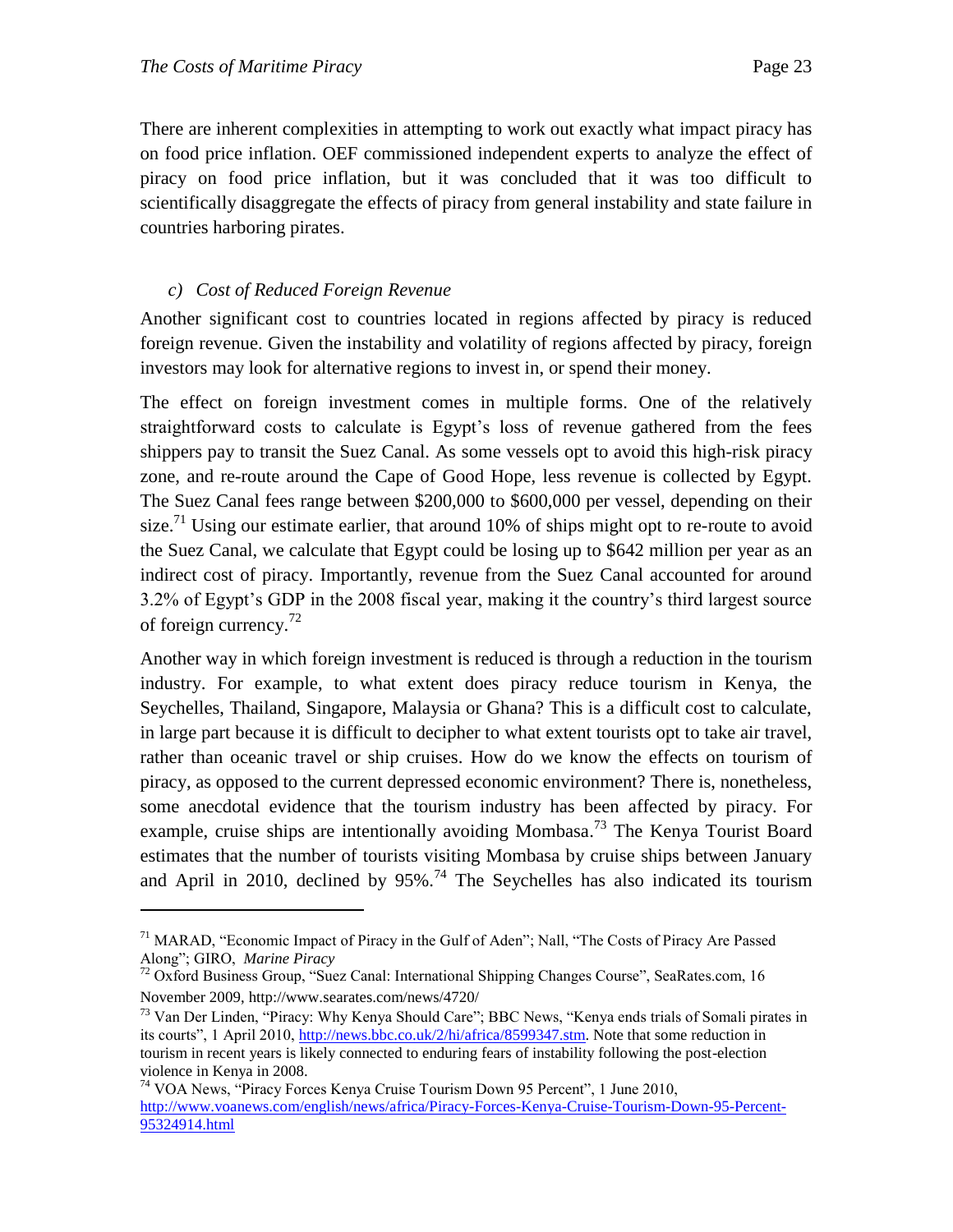industry has been severely affected by piracy, particularly for activities such as boat charters.<sup>75</sup>

The OEF Cost of Piracy Model has gathered available data on the macroeconomic costs incurred to regional countries in terms of trade, lost revenue from transiting the Suez Canal, and tourism. Total costs are aggregated in the table below.

| <b>Country</b>           | <b>Indicated Loss</b><br><b>Per Year</b> |
|--------------------------|------------------------------------------|
| Egypt                    | \$642 million                            |
| Kenya                    | \$414 million                            |
| Yemen                    | \$150 million                            |
| Nigeria                  | \$42 million                             |
| Seychelles               | \$6 million                              |
| <b>Total Macro Costs</b> | \$1.25 billion                           |

Table 11: Macroeconomic Costs to Selected Countries

### <span id="page-23-0"></span>Conclusion: Adding up the Costs.

 $\overline{a}$ 

This study has attempted to contribute to discussions on the costs of maritime piracy. The project has been overwhelmingly focused on Somali piracy, because this is the region where contemporary piracy is most highly concentrated and is the greatest source of current data and information.

Our foregoing analyses, and the current economic environment predicts the below estimation of the global cost of piracy.

```
http://www.virtualseychelles.sc/index.php?option=com_content&view=article&id=603:tourists-perfectly-
safe-in-seychelles&catid=42:tourism&Itemid=82; The Independent, "How the Seychelles Became a
Pirates' Paradise", 8 February 2010; E Turbo News, "Seychelles tourism safe despite pirate activity", 5
April 2009, http://www.eturbonews.com/8637/seychelles-tourism-safe-despite-pirate-activity
```
<sup>&</sup>lt;sup>75</sup> Martin, Michele, "National Assessment Report: Republic of Seychelles (2004-2009)" Prepared for UN-DESA and the Government of the Seychelles, February 2010. Note the Seychelles has also publicly stated piracy does not affect tourism, likely in order to continue attracting tourists to the islands. See: Virtual Seychelles, "Tourists Perfectly Safe in Seychelles", 2010,